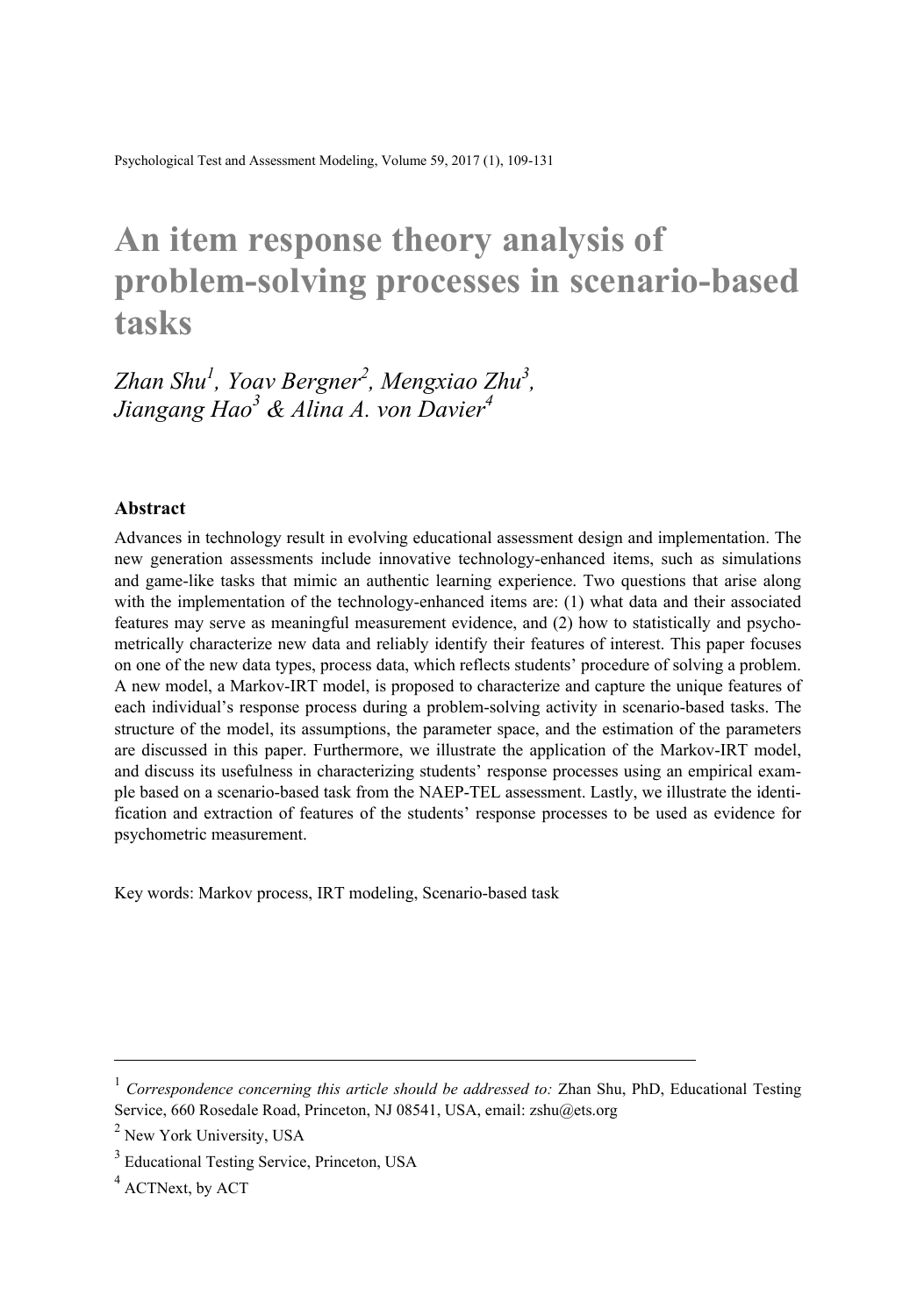## **1. Introduction**

Advances in both technology and cognitively-based assessment design are the drivers towards a radically new vision of assessment, which holds the promise of increasing validity, reliability, and generalizability of the test scores (e.g., Zenisky, & Sireci, 2002). For example, the National Assessment of Educational Progress (NAEP) has embarked on including Scenario-Based Tasks (SBTs) in its *Technology and Engineering Literacy* (TEL) assessment. SBTs are interactive tasks in which students need to solve problems within realistic scenarios.

Although advances in technology allow for new opportunities for educational learning and measurement, and influence the task design, delivery, and data collection, these new technology-enhanced SBTs bring with them new challenges for the analysis and modeling of the data. These challenges are due to the myriad of possibilities of responses and the ill-defined unit of measurement in this complex solution space (Levy, 2012).

Unlike multiple-choice items, SBTs provide students with a relatively open workspace to solve a problem, that is, students are allowed to exercise a greater freedom in how they approach problems posed by the tasks. As a result, different students may use different processes for resolving the problems in the tasks. The term *process data* is used to refer to *all* of the tracked steps that a student takes to solve a problem in a SBT. Task analysis and scoring, which normally focus exclusively on outcomes of the problem-solving activity, cannot address the question of whether meaningful differences exist among students' different approaches/processes to solving the problem. For instance, what features in the tracked steps are characteristic of successful approaches to a problem? How can unsuccessful strategies be described and distinguished from one another? Progress on broad questions like these depends on having reliable and valid quantitative approaches for identifying and describing students' response processes for new types of items. In this paper, we address two interwoven research questions: (1) how to characterize the process data, so that the key features of students' processes can be captured, and thus, the differences among processes can be distinguished, and (2) how to use the identified features of students' response processes to make inferences about target constructs.

In the educational testing field, there is a strong interest in inferring the individual students' abilities based on their response processes. Recent work focused on scoring and characterizing the process data; see for example, a set of papers focused on analyzing the NAEP TEL process data, such as Hao et al (2015) where a measure borrowed from the text analysis called "the editing distance" was introduced to describe score students' processes, Bergner et al (2014) where clustering analysis was proposed for characterizing the process data, and Zhu et al (2016) where the social network analysis was applied to the steps and sequences of the students' processes.

In this paper, we propose an approach inspired by the classic Markov models and Item Response Theory (IRT) models to model the process of solving problems in SBTs. We start with a more general theoretical description in order to introduce the method. Then, we narrow it down for this analysis of the data example. Like for the classic Markov models, we first assume that a student's response process has a *Markov property*, that is,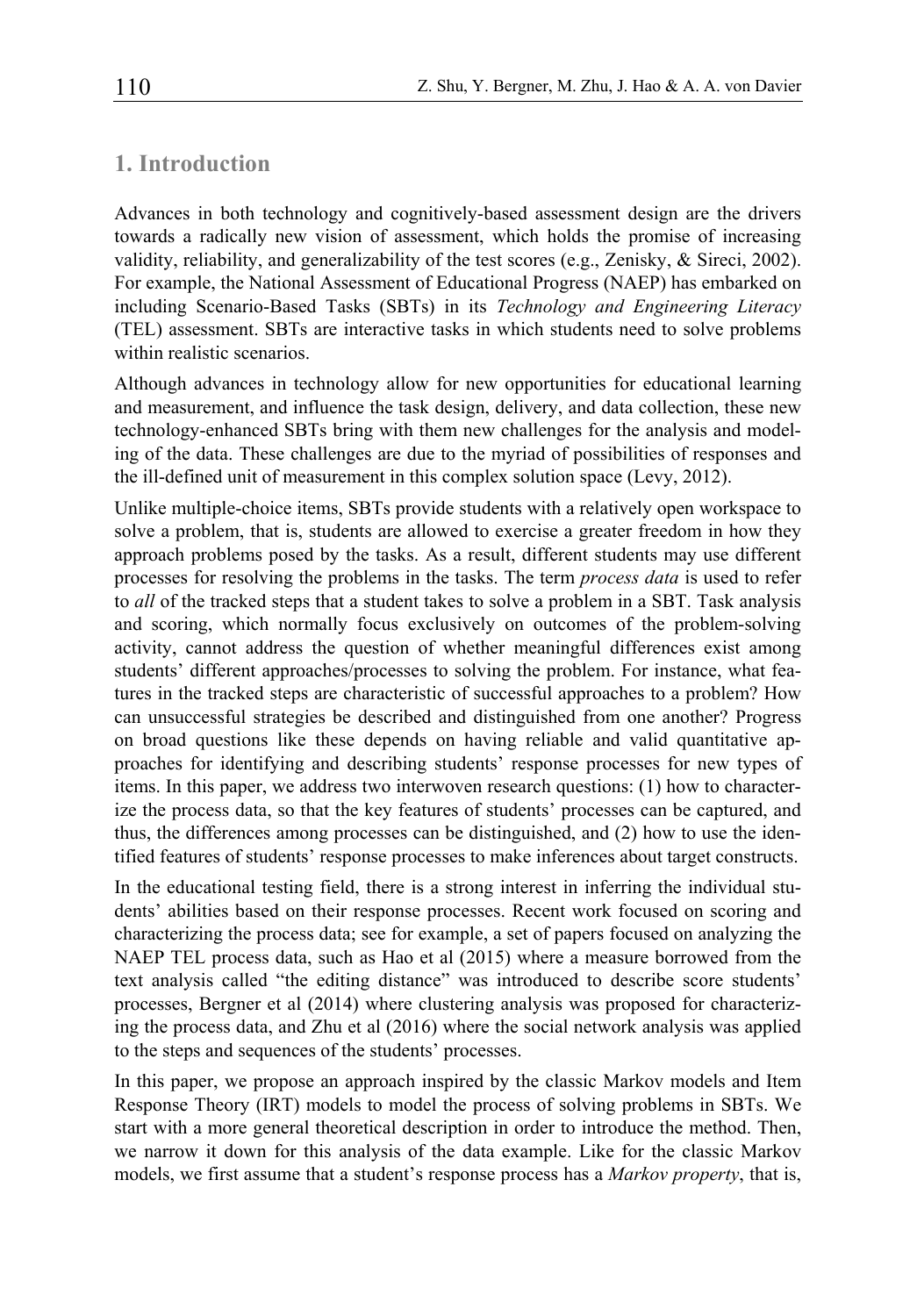the next state of a stochastic process only depends on the present state. Like the IRT models, the proposed approach utilizes individual-level latent variables to characterize the features of each individual student's response process. *Markov-IRT* model hereafter is used to refer to this proposed approach.

In the rest of the paper, we first present the task, called the *Wells* task, from the NAEP TEL assessment, and then we present and discuss the proposed Markov-IRT model using the task described previously. After that, we use the empirical data from the *Wells* task to illustrate the application of the proposed model. The paper concludes with a discussion section, where the advantages and limitations of the model are considered alongside future research areas.

## **2. Description of the Wells task**

 $\overline{a}$ 

In this section, we describe the features of Wells task from the NAEP TEL assessment. The NAEP TEL assessment measures students' capacity to use, understand, and evaluate technology by using interactive problem-solving tasks based on realistic situations. This assessment was developed following the evidence-centered design (ECD) framework and specifications (Almond et al, 1999).

The Wells task<sup>5</sup> is an interactive SBT designed for testing students' skills in troubleshooting. The target population of test takers consists of eight grade students; they are expected to troubleshoot and repair a broken hand pump for a well. The students are provided five different potential issues (labeled as 1,2,3,4, and 5) that may cause the malfunction of the pump. Issues 4 and 5 are the actual causes for the pump's malfunction in this task (the correct responses). In order to troubleshoot and fix the pump, students are provided with 11 possible actions. Five actions are used for checking whether the pump's malfunction is associated with a certain issue (labeled as C1, C2, C3, C4, and C5); five actions are provided for fixing the issues causing the malfunction of the pump (labeled as R1, R2, R3, R4, and R5); and one testing action is provided for testing the pump (labeled as P). For example, a student may think that Issue 1 is the reason for the malfunction, so that the student clicks C1 to find out if the pump has symptoms associated with Issue 1. After watching the animation of checking Issue 1, the student may click R1 to fix issue 1, if the student perceives Issue 1 to be the problem with the pump. Finally, the student clicks the testing action (P) to find out whether the pump works appropriately after fixing Issue 1. As Issue 1 is not actually the cause of the pump's malfunction, the student will have to select another issue, and go through the cycle again. However, note that if the student checks an issue, the student can decide at that point whether it is indeed necessary to repair that issue or not.

According to the student and task model specified in the ECD framework, the process of fixing the pump is designed to measure two aspects of students' capability of troubleshooting: systematicity and efficiency. In the context of the Wells task, students are considered

<sup>&</sup>lt;sup>5</sup> The real task can be found on the NAEP website: https://nces.ed.gov/nationsreportcard/tel/wells \_item.aspx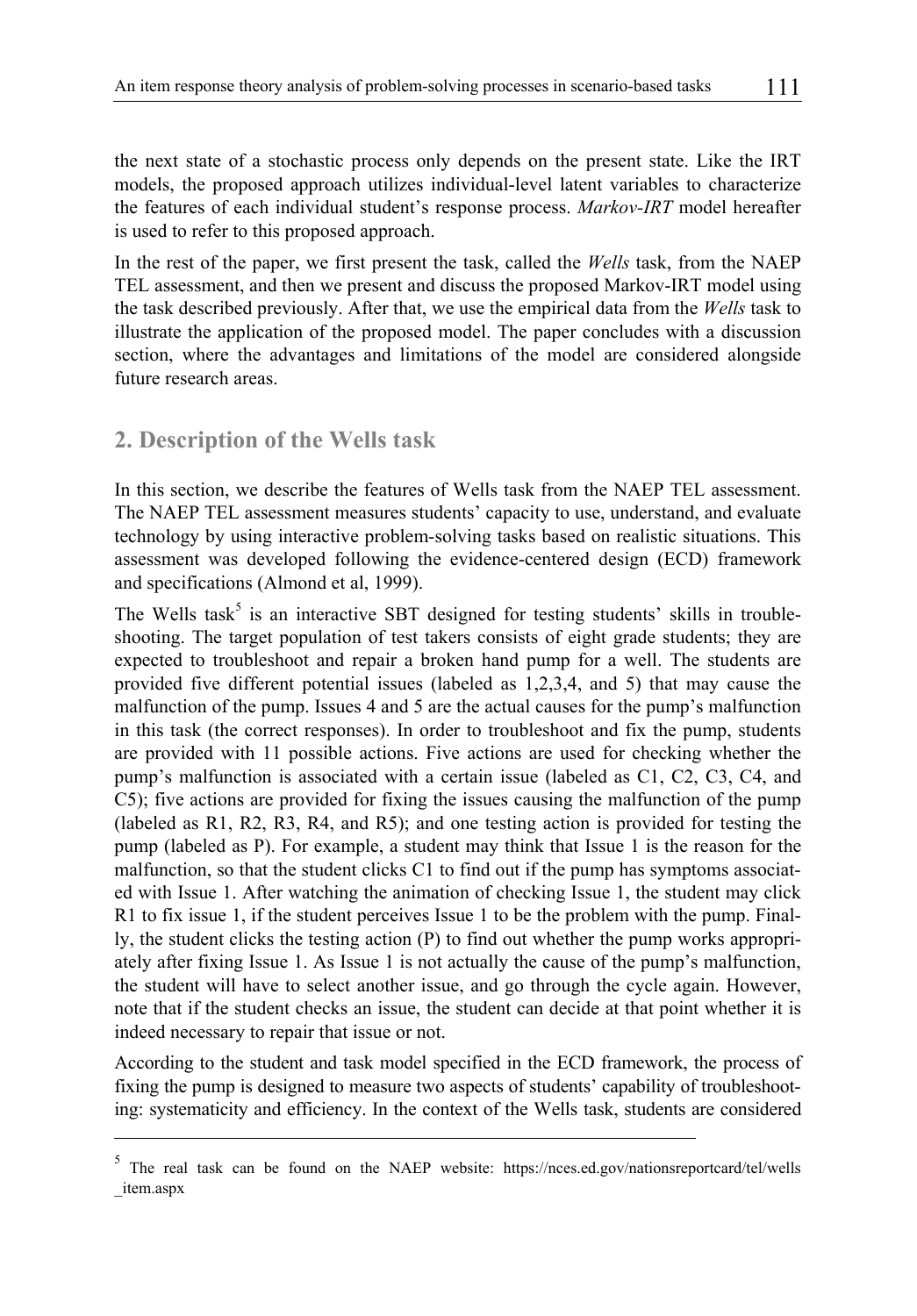systematic trouble-shooters if they follow a logical path during the process of fixing the pump; that is, checking it first, then repairing and finally testing the pump. In comparison, students are viewed as poor systematic troubleshooters if they directly repair the pump without checking it first. On a second dimension, students are seen as efficient troubleshooters if they only select the actions associated with issues 4 and 5 (C4, C5, R4, and R5). If they select other actions (e.g., C1), their efficiency ability is considered weaker. The Wells task will be used in the next section to introduce the model.

According to the existing scoring rubrics, test developers (TD) designed two scores to evaluate the process, an efficiency score and a systematicity score. The efficiency score has five levels and the systematicity score has four levels. The scoring rubrics are presented in *Appendix A*. The two scores developed by the test developers are called TD scores, and will be used for validating the interpretation and demonstrating the characteristics of the results from the Markov-IRT model.

## **3. Markov-based item response theory model**

The Markov chain (Markov, 1971; Seneta, 1996) and models based on Markov chains are widely used methods of characterizing process data. In the educational field, Markov chains and Markov processes have been used to characterize learning (e.g., Bush  $\&$ Mosteller, 1951; Estes, 1950; Kemeny & Snell, 1957). Shih, Koedinger, & Scheines (2010) used Hidden Markov Models (HMM; Baum & Petrie, 1966; Rabiner, 1989; Rabiner, Lee, Juang, & Wilpon, 1989) to cluster and discover students' response strategies. Van der Pol and Langeheine (1990) discussed Markov-modeling under the framework of latent class modeling. The existing Markov models seem to be promising in modeling process data, especially in capturing the dependencies among different states/actions. However, each individual response process in the SBTs tends to be relatively short, sometimes having only a few data points. As a result, it is challenging for practitioners to apply directly the existing Markov models and estimate the transition probabilities among different states/actions at the individual level.

In SBTs the steps that students take in solving the tasks are seen as a sequential response process along discrete time points. The sequences in the process will depend on each other. However, such a process is partially under the control of the student who decides what steps to take given a specific state (Bellman, 1957; Puterman, 1994). Hence, each individual student's response process can be treated as a discrete time stochastic process with a *Markov property* (of order 1) that is, the next state of a stochastic process only depends on the present state.

## **3.1 Markov process**

In SBTs, students are normally provided with a finite set of actions to solve a given question in items/SBTs,  $\{a_1, a_2, a_3, \ldots a_r\}$ , where *r* is the total number of actions. Let's use  $a_{jk}$  to represent the transition from the *j*<sup>th</sup> action  $a_j$  to the  $k^{th}$  action  $a_k$ , and  $P(a_{jk})$  represents the probability of transitions from the  $j<sup>th</sup>$  action to the  $k<sup>th</sup>$  action. Thus, the total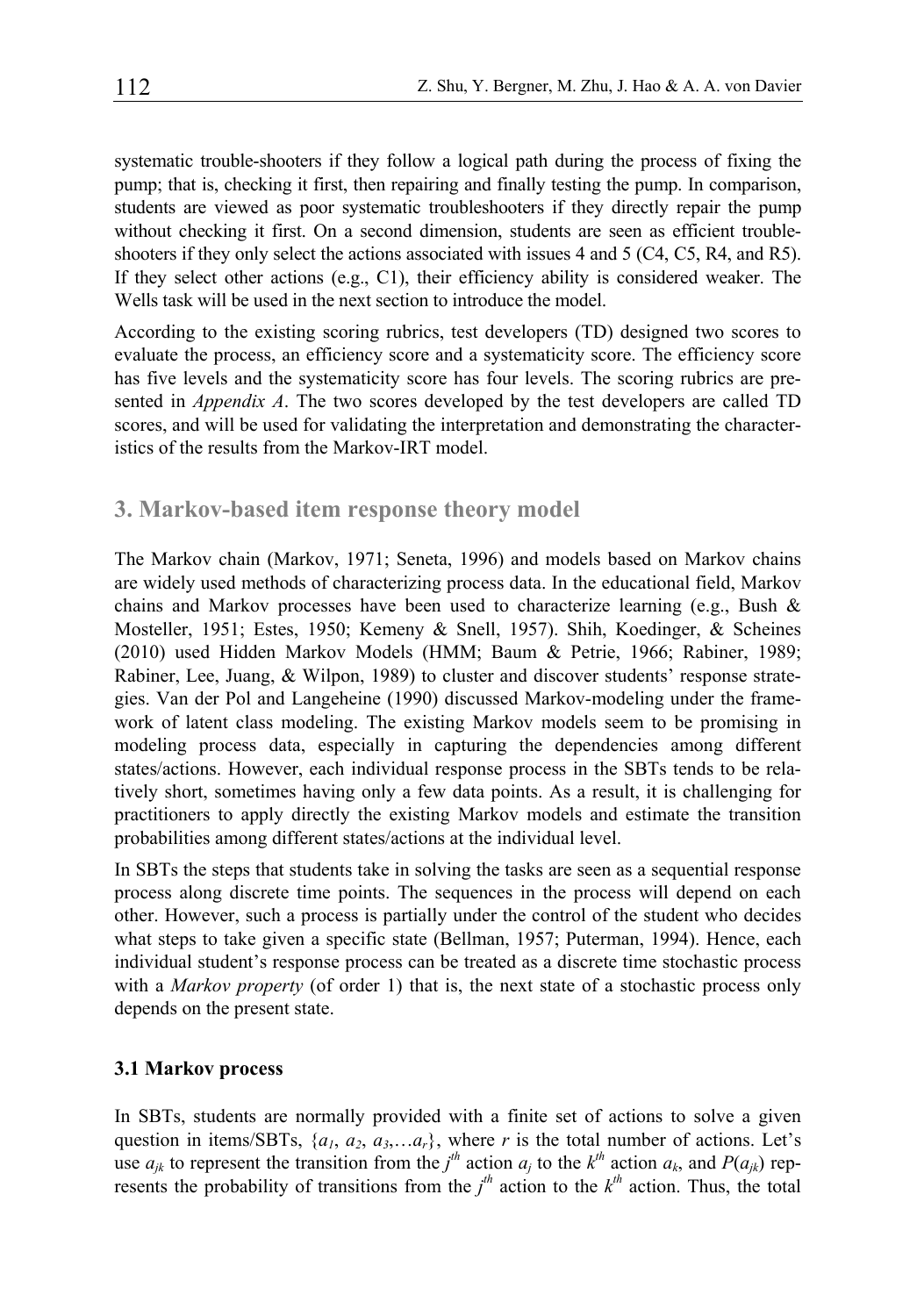number of  $a_{jk}$  is  $r^2$ . In the SBT *Wells*, there are 11 actions provided to students to fix a problematic well {C1, C2, C3, C4, C5, R1, R2, R3, R4, R5, P}. The total number of possible transitions is  $11^2$ =121. Given a finite set of actions, students have the freedom to select different combinations of actions as their response or solution.  $A_i^t$  is used to refer to the action of the  $i^h$  examinee at the  $i^h$  step. For example, if the  $i^h$  examinee has a response process { $A_i^1 = a_1, A_i^2 = a_2, A_i^3 = a_3, ..., A_i^{t-1} = a_j, A_i^t = a_k, ..., A_i^T = a_T$ } where  $t=1,2,3,...,T$ , (*T* is the total number of steps) and *j*,  $k \in [1, r]$ , he/she selects action  $a_1$  at the first step,  $a_2$  at the second step,  $a_j$  at the  $(t-1)^{th}$  step,  $a_k$  at the  $t^{th}$  step, and  $a_T$  at the  $T^h$ step.

If a response process is assumed to have *Markov property* that is, given the present action, the past and future actions are independent, we have

$$
P(A_i^t = a_k | A_i^1, A_i^2, A_i^3, \dots, A_i^{t-1} = a_j) \approx P(A_i^t = a_k | A_i^{t-1} = a_j).
$$

Accordingly, the probability of the  $i<sup>th</sup>$  examinee's response process is

$$
P(A_i^1, A_i^2, A_i^3, \ldots, A_i^T) = \prod_1^T P(A_i^t | A_i^{t-1}) = \prod_1^{T-1} P(a_{jk}),
$$

and the probability  $P(a_{ik})$  can be used to characterize the transition probability among actions.

A direct application of the Markov models may not always be appropriate in assessment for two reasons: 1) there is a strong need to use students' response process to make inference on students' performance (the current Markov models do not have individual-level parameters for characterizing the individual student's characteristics), and 2) students' response processes are normally relatively short because of the maximum time allowed for students. For example in the SBT *Wells*, most of processes have 5 to 10 steps. As a result, the current Markov model cannot be applied at the student level for estimating the transition matrix for each student but have to be applied at subgroup and/or population level. Therefore, a method is further developed to address these two questions.

#### **3.2 Defining a Markov process via latent variables**

### *Markov-IRT model*

In the Markov models (of order 1), the selection of an action is assumed to depend on the previous one. In the SBTs that are designed to measure students' ability, it is reasonable to assume that the selection of an action is determined by students' latent traits, *θ* . Therefore, the conditional probability of the transition from the  $(t-1)^{th}$  step to the  $t^{th}$  step for examinee *i* is defined as Equation 1:

$$
P(A_i^t = a_k | A_i^{t-1} = a_j, \theta_i) = P(a_{jk} | \theta_i),
$$
\n(1)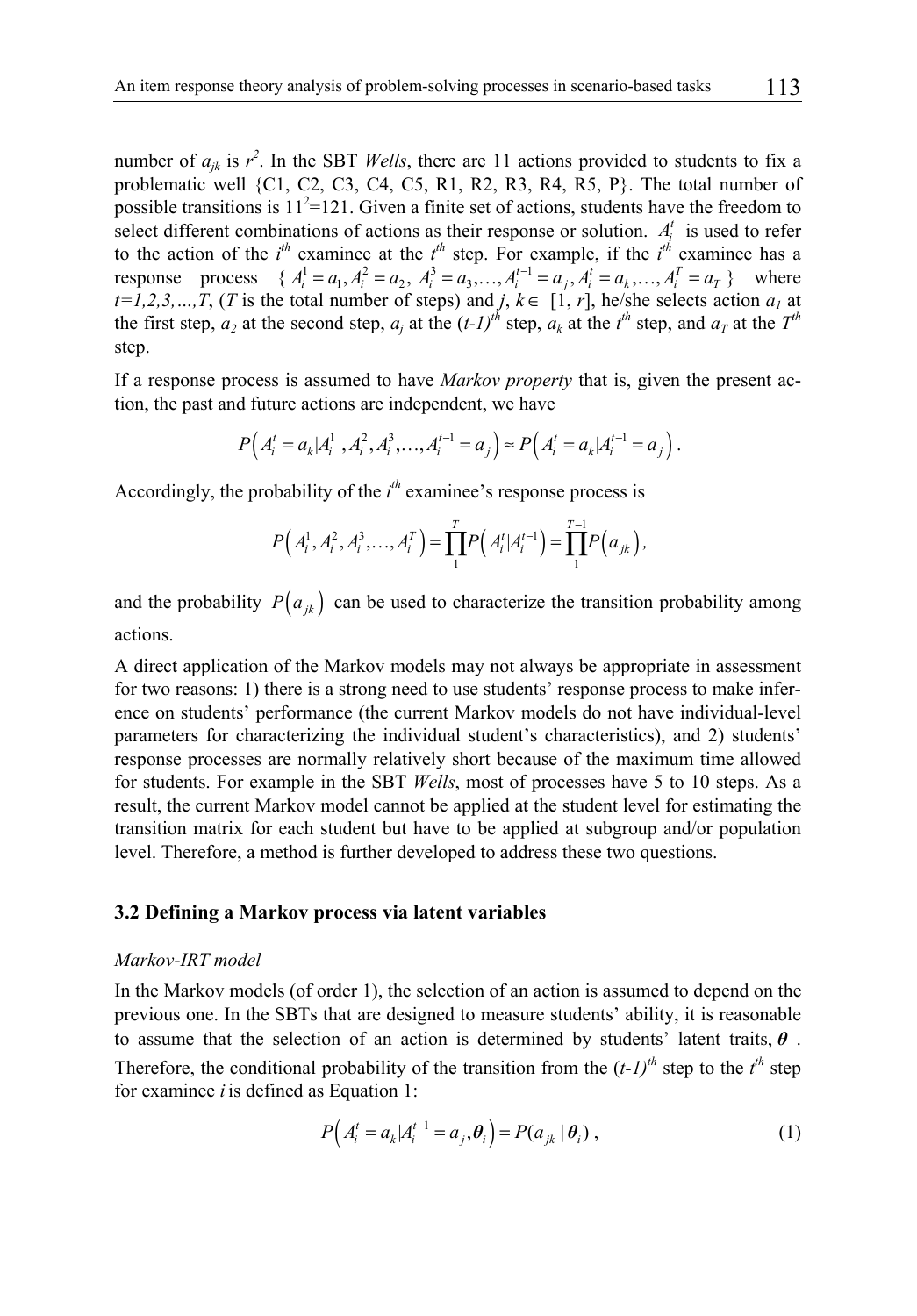and therefore, the conditional probability of the Markov process for the examinee *i* is defined as follows:

$$
P(A_i^1, A_i^2, A_i^3, \dots, A_i^T | \boldsymbol{\theta}_i) = \prod_{i=1}^T P(a_{jk} | \boldsymbol{\theta}_i),
$$
 (2)

where

$$
\theta \sim N(\mu, \Sigma)
$$

$$
\mu = 0
$$

$$
\Sigma = \begin{bmatrix} 1 & \cdots & \rho \\ \vdots & \ddots & \vdots \\ \rho & \cdots & 1 \end{bmatrix}
$$

Where  $\theta$  is the vector of abilities of all *N* students,  $\mu$  is the mean vector of the latent ability and it is constrained to be zero,  $\Sigma$  is the covariance matrix among the latent variables and its diagonal is assumed to be 1, and  $\rho$  refers to the correlation among latent variables. The distribution of the latent variables,  $\theta$ , is assumed to be multivariate normal.

Equation 1 indicates that the probability of a Markov response process is characterized by two components: (1) the inner connection between the last and present actions/states, and (2) students' latent trait(s). As a result, the posterior probability of latent traits given a student's process is,

$$
P(\theta_i | A_i^1, A_i^2, A_i^3, \dots, A_i^T) = \frac{\prod_{i=1}^{T-1} P(a_{jk} | \theta_i)^* P(\theta)}{P(A_i^1, A_i^2, A_i^3, \dots, A_i^T)}
$$

So far, the posterior probability of the latent traits is defined through the transitions that are selected by students. In a space with a finite number of actions, the complementary part to students' selected transitions is what transitions are not selected by students. Therefore, the posterior latent trait(s) can be defined according to the whole transition space that comprises the information about what transitions have, and have not, been selected. The benefit of doing this is to make full use of the information that is carried by the action and transition space and thus derives more reliable estimates of latent trait(s).

Accordingly, each student will have an indicator vector to indicate which transitions are (not) selected in his/her process (conditioned on the previous selection through the Markov assumption). Hence, for a particular student that already selected  $a<sub>l</sub>$  the next action called  $a_2$  may be either selected (1) or not selected at all (0). The length of an indicator vector is  $r^2$ , which is the number of all possible transitions among the provided actions  ${a_1, a_2, a_3, \ldots, a_r}$ . As a result, we will have an  $N \times r^2$  indicator matrix (*N* is the total number of students/examinees). In the SBT Wells dataset, there are 121 transitions and 1,318 students. Therefore, each student will have an indicator vector with 121 compo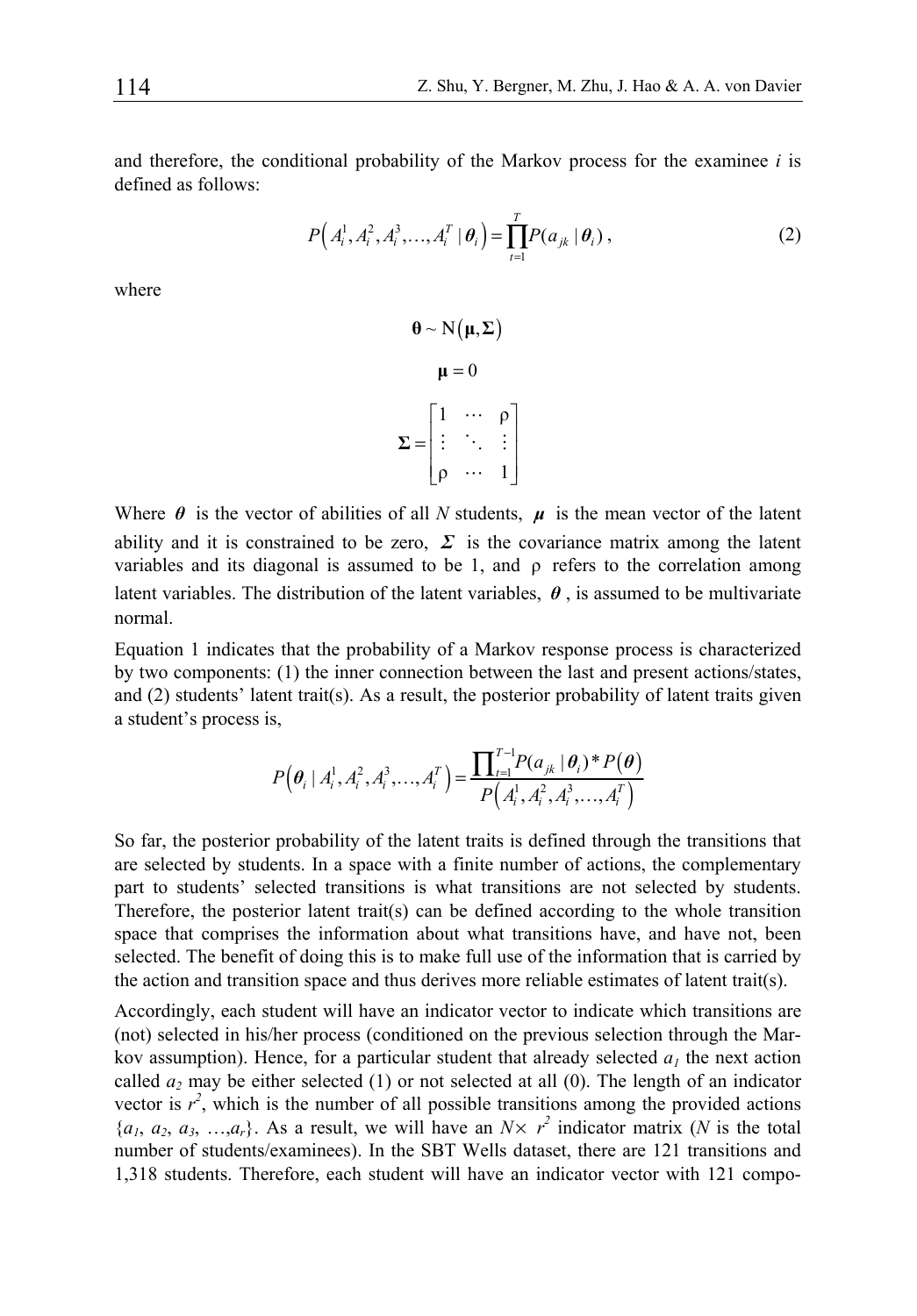nents and the indicator matrix will be  $1.318 \times 121$ . Note that repeated actions will be discussed in section 3.4.

Let's use  $a_{ijk}=1$  represent that the transition  $a_{jk}$  is selected by the *i*<sup>th</sup> student, and  $a_{ijk}=0$ represent that the transition  $a_{jk}$  is not selected by the  $i<sup>th</sup>$  student. Here, we borrow the modeling framework of the Item Response Theory (IRT) model (Hambleton & Swaminathan, 1985) and treat the (conditional) transitions like items. If the Markov assumption holds, then the local independence should hold, too. The posterior probability of latent traits can be further defined based on the likelihood of a Markov process  $L(a_{ijk}|\theta_i)$ , as in Equation 3:

$$
P(\theta_{i}|A_{i}^{1}, A_{i}^{2}, A_{i}^{3},..., A_{i}^{T}) = \frac{L(a_{ijk}|\theta_{i})^{*}P(\theta)}{P(A_{i}^{1}, A_{i}^{2}, A_{i}^{3},..., A_{i}^{T})},
$$
\n(3)

and

$$
L(a_{ijk}|\theta_i) = \prod_{j,k=1}^r P(a_{ijk} = 1|\theta_i)^{a_{ijk}} \times Q(a_{jk} = 0|\theta_i)^{1-a_{ijk}}
$$

$$
P(a_{ijk} = 1|\theta_i) = \frac{\exp(\beta_{jk} + \alpha_{jk}\theta_i)}{1 + \exp(\beta_{jk} + \alpha_{jk}\theta_i)}
$$

$$
Q(a_{ijk} = 0|\theta_i) = 1 - P(a_{ijk} = 1|\theta_i)
$$

where  $\beta_{ik}$  is the tendency of selecting the transition  $a_{jk}$ , and  $\alpha_{ik}$  is the association between the transition  $a_{jk}$  and the latent traits.  $P(a_{ijk} = 1|\theta_i)$  is modeled by the 2PL-IRT model, and thus the existing IRT estimation techniques can be directly applied on the indictor matrix for estimating the parameters. Since we use the 2PL-IRT as the parametric model to link the indicator matrix and latent variables, we use Markov-IRT model to refer this proposed method. In the Wells task, a two-dimensional latent skill was used to represent the students' troubleshooting, with the first dimension called efficiency and the second called systematicity, hence a two-dimensional IRT model was applied.

#### *Hierarchical Markov-IRT model*

However, it is often true that some transitions are rarely selected by students, and thus their corresponding columns in the indictor matrix will have very low frequency. In the IRT framework, the low frequency columns will result in unreliable estimates of the parameters. One way to treat those rarely selected transitions is to ignore them and exclude them from the indictor matrix, and hence, it is assumed that they are not informative components of distinguishing students. The drawback of this exclusion is that much of the information will be thrown away. Therefore, we propose introducing a twodimensional hierarchical structure into the data. The actions  $\{a_1, a_2, a_3, ..., a_r\}$  can be classified as different groups  $\{g_1, g_2, g_3, \dots, g_s\}$  and  $s \leq r$ . For example in the *Wells*, the 11 actions can be classified into three groups according to their purposes: actions for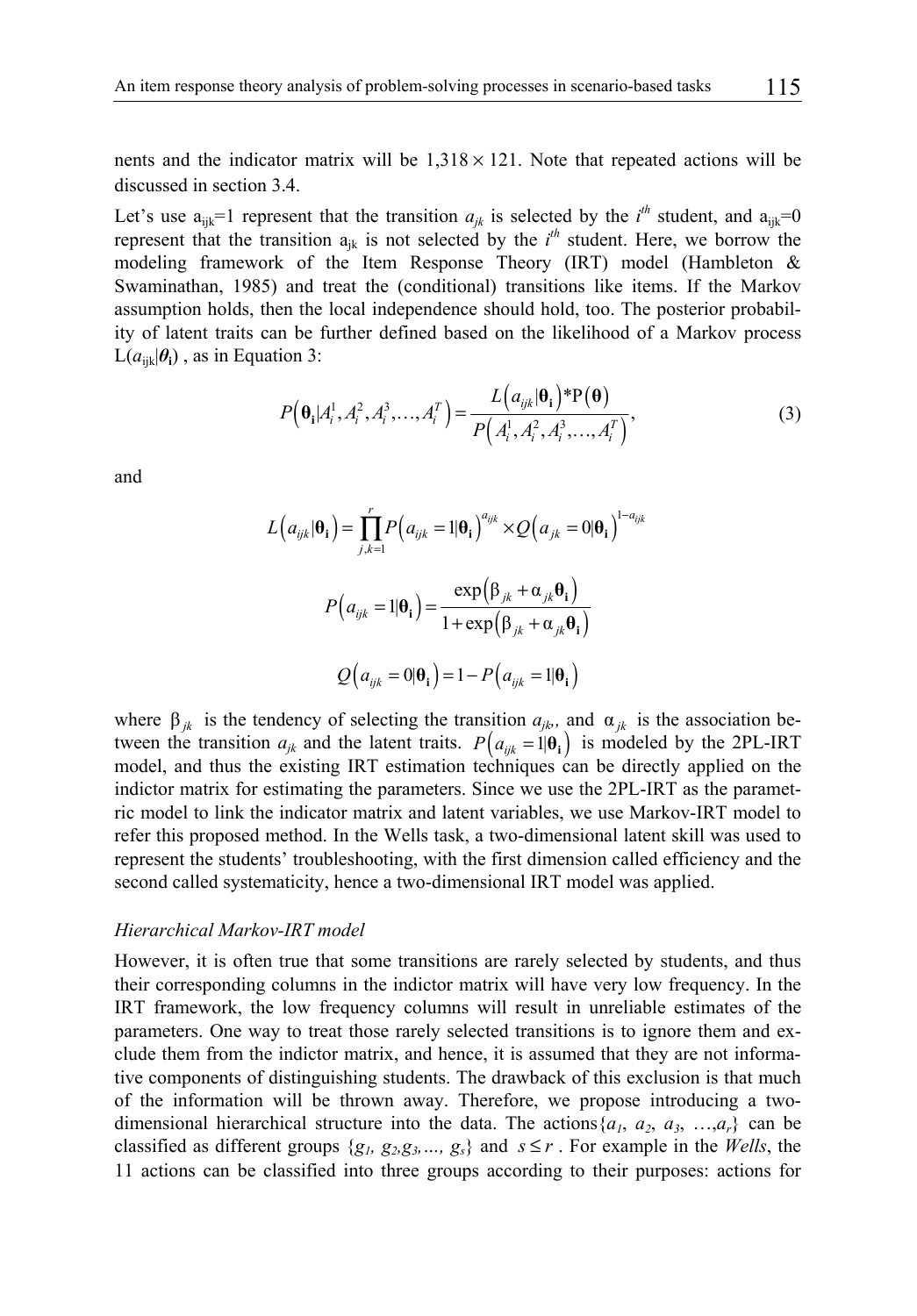checking if a particular part of the well is problematic,  $g_I = \{C_1, C_2, C_3, C_4, C_5\}$ ; actions for repairing a certain part of the well,  $g_2 = \{R1, R2, R3, R4, R5\}$ ; and actions for testing whether the well has been fixed,  $g_3 = {P}$ .  $g_k$  is used to represent the transition from the  $j^{\bar{h}}$ group to the  $k^{th}$  group, and  $a_{hk}$  represents the  $h^{th}$  action in the  $k^{th}$  group. Rather than defining the transition probability at the action level, we propose modeling the transitions at the group level to reduce the number of rarely selected transitions, that is, the probability from the *t-1* step to the *t* step can be described as in Equation 4:

$$
P\left(A_i^t = a_{hk} \mid A_i^{t-1} = a_{\hat{B}}, \theta_i\right) = P\left(a_{hk} \mid \theta_i\right) P(g_{jk} \mid \theta_i),\tag{4}
$$

in this case, the probability of selecting the  $a_{hk}$  given the previous action  $a_{fi}$  is a product of the conditional probability of selecting the *ahk* and the conditional probability of selecting the group-level transitions  $g_{jk}$ . As a result, the conditional probability of the response process  $\{A_i^1, A_i^2, A_i^3, \ldots, A_i^T\}$  for the student *i* can be further redefined as in Equation 3:

$$
P\left(A_i^1, A_i^2, A_i^3, \ldots, A_i^T \mid \boldsymbol{\theta}_i\right) = \prod_{i=1}^T P\left(a_{hk} \mid \boldsymbol{\theta}_i\right) P\left(\mathbf{g}_{jk} \mid \boldsymbol{\theta}_i\right). \tag{5}
$$

This method is referred to as Hierarchical Markov-IRT model because of the introduction of the group-level transitions. In order to estimate the latent traits, we utilize the information of both the observed and not-observed actions/group-level transitions to define the indicator vector as before. Given the number of actions *r* and the number of groups *s*, the length of the indictor vector is  $r+s^2$  which consists of all the possible actions and all the possible group-level transitions. Then, we will have an indicator matrix with *N* rows and  $r+s^2$  columns, which is less than  $r^2$ . As compared to the normal Markov-IRT model described in the previous section, the indicator matrix under the Hierarchical Markov-IRT model will have a smaller number of columns than that under the normal Markov-IRT model. Essentially, a group-level transition is a sum of the actionlevel transitions that are relevant to the group.

In the same way as before, the IRT modeling framework is borrowed to characterize this indicator matrix. As detailed below, the posterior probability of the latent traits given students' response process is,

$$
P(\mathbf{\theta}_{i} | A_{i}^{1}, A_{i}^{2}, A_{i}^{3},..., A_{i}^{T}) = \frac{L(a_{ijk}|\mathbf{\theta}_{i})^{*}P(\mathbf{\theta})}{P(A_{i}^{1}, A_{i}^{2}, A_{i}^{3},..., A_{i}^{T})},
$$
(6)

and

$$
L\left(a_{ijk}|\boldsymbol{\theta}_{i}\right) = \prod_{j,k=1}^{r} P\left(a_{ihk} = 1|\boldsymbol{\theta}_{i}\right)^{a_{ihk}} P(g_{ijk} = 1|\boldsymbol{\theta}_{i})^{g_{ijk}} \times Q\left(a_{ihk} = 0|\boldsymbol{\theta}_{i}\right)^{1-a_{ihk}} Q(g_{ijk} = 0|\boldsymbol{\theta}_{i})^{1-g_{ijk}}
$$

$$
P\left(a_{ihk} = 1|\boldsymbol{\theta}_{i}\right) = \frac{\exp\left(\beta_{hk} + \alpha_{hk}\boldsymbol{\theta}_{i}\right)}{1 + \exp\left(\beta_{hk} + \alpha_{hk}\boldsymbol{\theta}_{i}\right)}
$$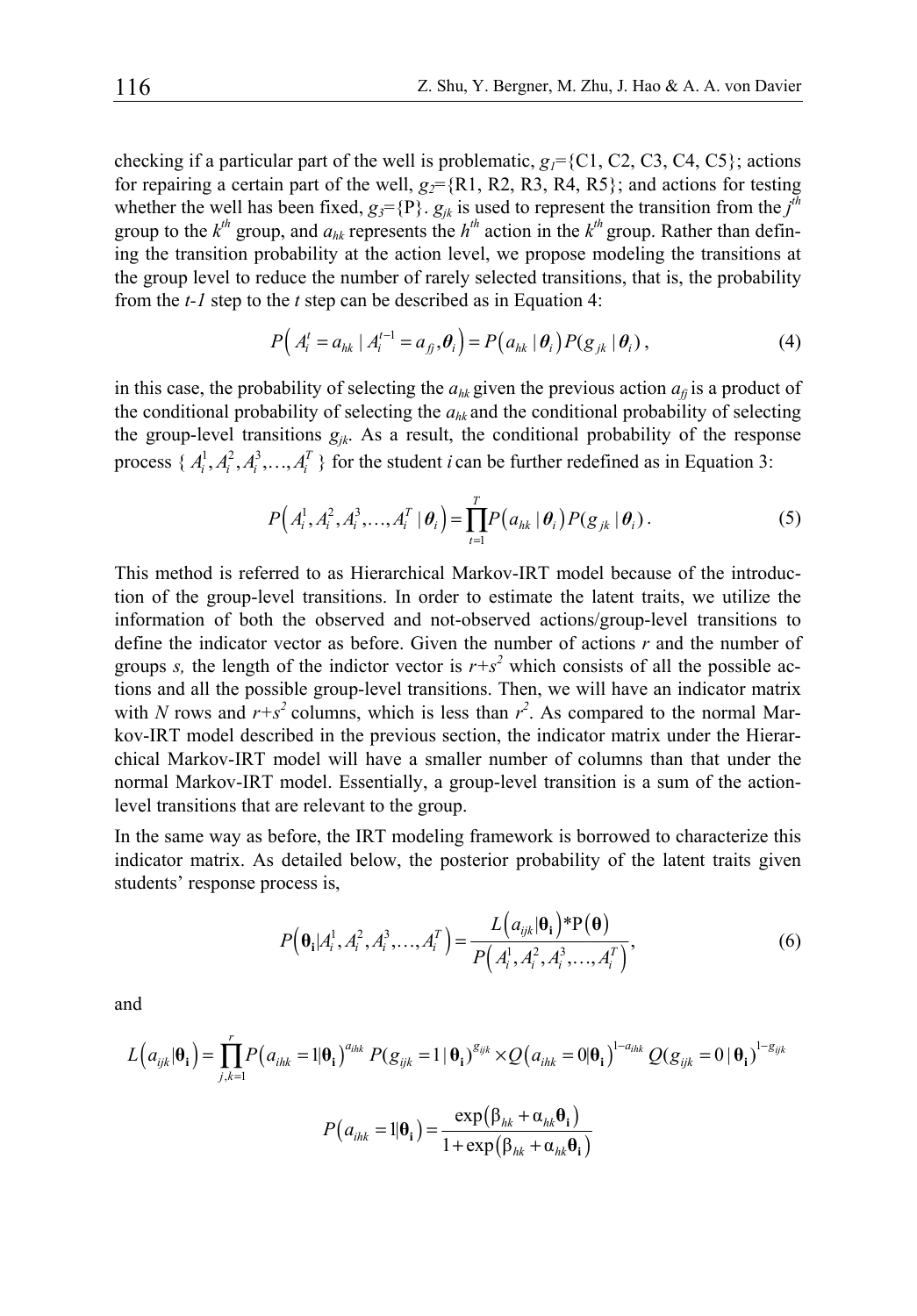$$
Q(a_{ihk} = 0|\mathbf{\theta_i}) = 1 - P(a_{ihk} = 1|\mathbf{\theta_i})
$$

$$
P(g_{ijk} = 1|\mathbf{\theta_i}) = \frac{\exp(\beta_{jk} + \alpha_{jk}\mathbf{\theta_i})}{1 + \exp(\beta_{jk} + \alpha_{jk}\mathbf{\theta_i})}
$$

$$
Q(g_{ijk} = 0|\mathbf{\theta_i}) = 1 - P(g_{ihk} = 1|\mathbf{\theta_i})
$$

where  $\beta_{hk}$  is the tendency of selecting the  $h^{th}$  action in the  $k^{th}$  group,  $\alpha_{hk}$  is the association between the action  $a_{hk}$  and the latent traits, and similarly,  $\beta_{ik}$  is the tendency of selecting the group-level transition  $g_{ik}$  and  $\alpha_{ik}$  is the association between the group-level transition *gjk* and the latent traits.

#### **3.3 Latent structure of the indictor matrix**

So far, we have introduced the method that defines a Markov process through the latent variables. This method starts with the Markov property assumption and assumes that the action dependency is limited within two consecutive actions, and the latent variables are used to model and capture the features of each student's process. Accordingly, the indicator matrix is built to reflect the features that are intended to be characterized by this method, and the classic 2PL-IRT model is used as the parametric form to characterize the indicator matrix. Through the 2PL-IRT model, each student will have latent variables that capture his/her unique features of the response process.

Another important step is to evaluate the latent structure of the indicator matrix. We use a matrix that we will call Q-matrix (Tatsuoka, 1983) to represent the latent structure of the indicator matrix, to emphasize the link to cognitive diagnostic models. The Q-matrix essentially indicates which actions/transitions in the indicator matrix are related to which latent variables. Generally, an exploratory factor analysis (EFA) together with parallel analyses (e.g., eigenvalues) could be used to explore and propose the Q-matrix structure. Then, the latent structure(s) deriving the best model-data fit in the EFA will be fed into the Markov-IRT model.

Subsequently, the model-data fit of the Markov-IRT model would be used to evaluate and compare models with different latent structures. The latent structure with the best model-data fit will be chosen as the appropriate approach of representing students' processes. Popular indices like AIC, BIC, can be used to indicate which model have the best fit, but they are impacted by the sample size and/or number of estimated parameters. In this paper, we use *The Minimum Estimated Expected Log Penalty Per Item* (see, e.g., Gilula & Haberman, 2001; Haberman, 2006), henceforth referred to as *Penalty*, as the model fit index for evaluating the Markov-IRT models. This is an information-theoretic measure based on the logarithmic penalty function that was originally developed by Savage (1971). The estimated expected log penalty per presented item is defined in Equation 5: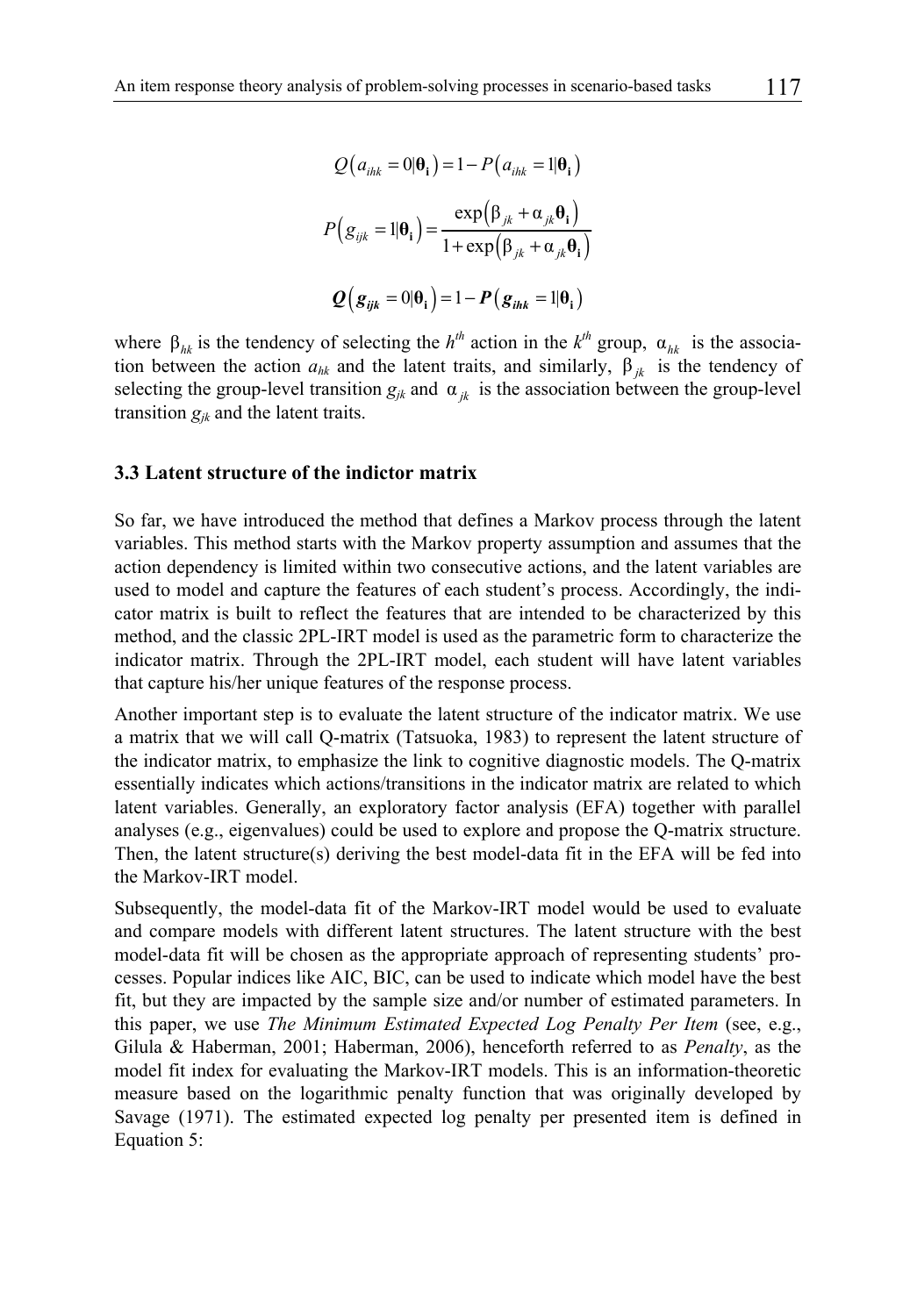$$
Penalty = -\frac{\ell}{2nm},\tag{5}
$$

where  $\ell$  is the maximum log-likelihood of the model, *n* is the sample size, and *m* is the number of items. Essentially, the *Penalty* index is the loss of information per item and per student to indicate which model has less information loss and thus has better model fit. Therefore, the *Penalty* index decreases as the model likelihood increases, that is, a smaller *Penalty* index implies a better model-data fit.

## **3.4 Treatment of repeated actions and local dependence**

In addition to using the factor analysis to determine the latent structures of the indicator matrix, another consideration about the indicator matrix is the treatment of repeated actions. The simplest way is to ignore the repeated actions and/or transitions. In this way, the indicator matrix will be a matrix with only 0s and 1s. 0s mean the actions and/or transitions are not selected by students, and 1s represent that the actions and/or transitions are selected by students regardless of how many times the actions and/or transitions are selected. In order to keep the information of repeated actions, we proposed two approaches:

- 1) The first approach is to treat the repeated actions/transitions as subcategories within columns of the indicator matrix. As a result, the indicator matrix will be the frequency matrix of each action and/or transition occurring in students' response process. Correspondingly, the 2PL-IRT model could be used to characterize the dichotomous columns (i.e., the elements with columns are either 1 or 0), and Bock's (1972) Nominal Response Model (NRM) can be used when the columns are polytomous and the categories are unordered. In contrast, Muraki's (1992) Generalized Partial Credit Model (GPCM) could be employed when the columns are polytomous but the categories are ordered. Please refer to the listed articles for details of these two models.
- 2) The second approach could be to treat the repeated actions and/or transitions as new actions and/or transitions, and thus coded as new columns in the indicator matrix. The number of columns in the indicator matrix will be the sum of the maximum number of frequencies of all actions and transitions. Because all the columns in this case are dichotomous, the 2PL-IRT model could be used to characterize the conditional probability of selecting an action/transition. When using this approach, we should be cautious that some columns may have a very low frequency and this low frequency will damage the estimation of the model parameters. Such low frequency columns may be excluded from the indictor matrix and assume that the probability of not selecting them is 1.

The last evaluation point is the local independence of IRT model. In this Markov-IRT Model, there is a concern that transitions may show local dependence with their corresponding actions. Therefore, the assumption of the local independence needs to be eval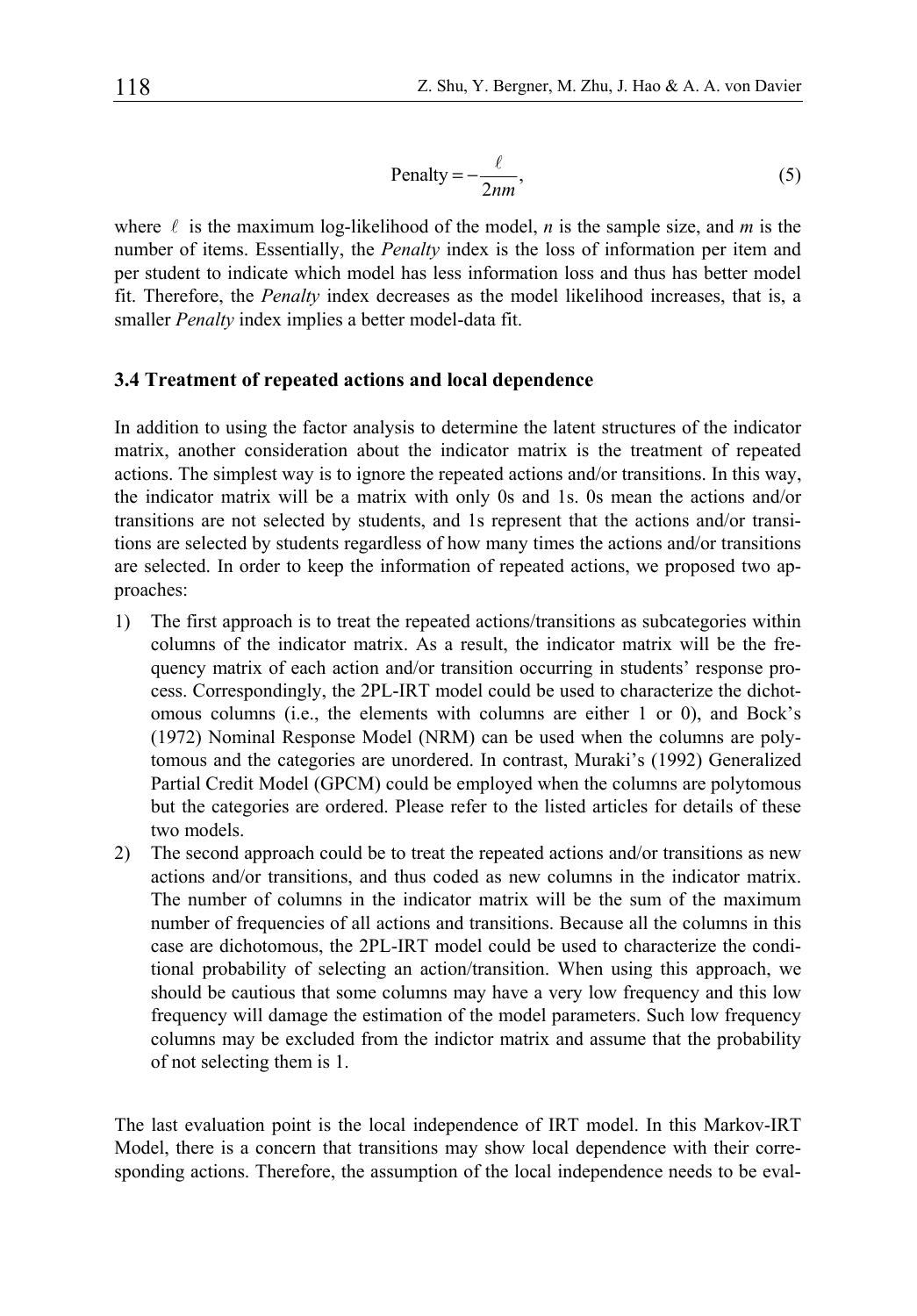uated. In reality, local dependence among some components means redundant information among the components. In order to remove the impact of local dependence, we can keep one component and drop others, or cluster the components into a super component.

In this study, we investigated and compared these two different approaches for treating the repeated actions and evaluate the dependency of the approach that shows better model fit.

# **4. Application of the Markov-IRT model**

In this section, we illustrate the application of the Markov-IRT model to the data collected from the Wells SBT described in section 2. First, we assume that the Markov property holds. While in principle there is nothing that could stop the students to go back and change an action, there is no rationale why they should do so; hence, the assumption may be met. However, if the Markov property does not hold one could treat each two subsequent actions as a bigram. The indicator matrix will not be affected and the IRT part of the model still holds in this case.

Nevertheless, next we assume that the Markov property holds. The indicator matrix will be constructed in two different ways depending on how the repeated actions/transitions are treated as discussed above. Subsequently, the Markov-IRT model is applied to the two types of indicator matrices and the reliability and model-data fit will be compared. Finally, the statistical evidence derived from the Markov-IRT model is discussed under the ECD framework for demonstrating how the process data could be used to reflect the specified student and task models.

## **4.1 Evaluation of the indicator matrix**

As mentioned before, in the Wells task, 1,318 students are provided with 11 actions: five checking actions, five repairing actions and one testing action. As a result, there will be 121 action-level transitions. An indicator matrix consisting of the 121 transitions was built, which had 1,318 rows and 121 columns. Among the 121 columns, there were 107 columns with an average proportion less than 10% or greater than 90%. In other words, the 107 transitions were selected by less than about 10% or greater than 90% of students. Under the IRT estimation framework, the low frequency of certain transitions will damage the estimation of the parameters and latent variables. Rather than excluding the lowfrequency transitions, we decided to use the Hierarchical Markov-IRT model for maximally utilizing the information in students' processes.

In order to implement the Hierarchical Markov-IRT model, the provided actions are classified into different groups for building the hierarchical structure, and they can be classified according to different modeling needs. For example in the SBT Well, the actions can be classified based on with what issues they are associated. C1 and R1 are both relative to the Issue 1 and thus they are classified as one group. Then the group-level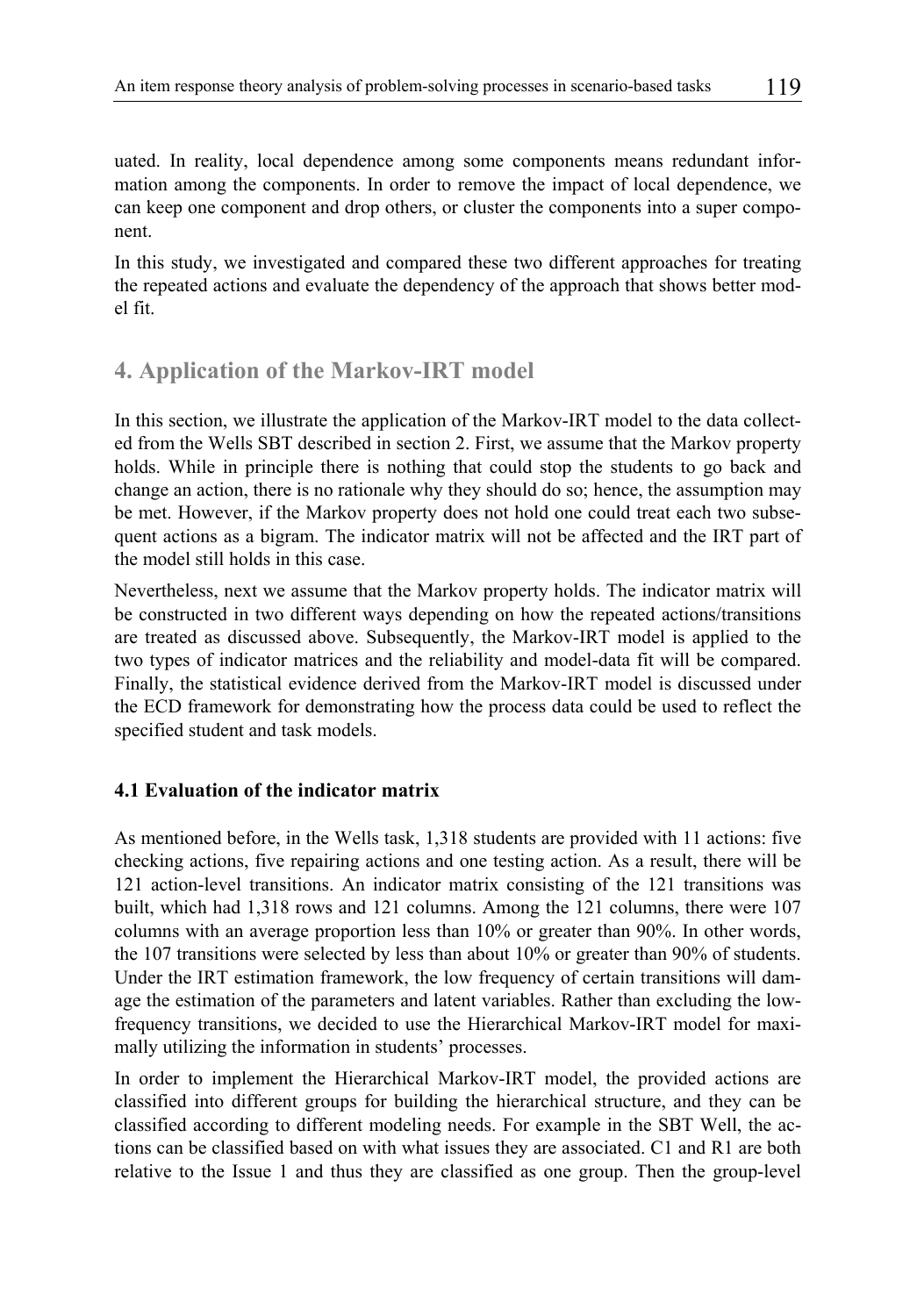transitions will be used to model students' decision making from an issue to another. As another example, the actions can also be classified based on the effectiveness of problem solving. The actions C4, R4, C5 and R5 are effective actions for fixing the well and then they can be classified as a group, the testing action is classified as a neutral group, and the rest of actions are classified as non-effective group. In this case, the group-level transitions represent the students' decision making in terms of action effectiveness.

In this application, we will classify the actions for modeling the two aspects of fixing the well according to the scoring design: systematicity and efficiency. Therefore, the 11 actions are classified as three groups: (1) the checking group that includes the actions for checking purpose, (2) the repairing group that contains the actions for repairing, and (3) the testing group consisting of the action for testing the pump. As a result, the indicator matrix that comprises 20 columns (11 actions and 9 state-transitions) and 1,318 rows is built as listed in Table 1.

A summary of the indicator matrix (including the minimum, maximum, mean, and standard deviation) is given in Table 2. As shown in Table 2, some actions have a mean frequency greater than 1, as actions could be selected more than once by students. The variables R4 and R5 have a zero variance and thus are excluded from the following analysis because the probability of selecting R4 and R5 can be seen as 1. As a result, there are 18 unique variables that will be included in subsequent analyses. Furthermore, some variables are repeated and have a maximum frequency greater than 1, such as the variables *P*, *CC.* As discussed, these repeated actions and/or transitions could be treated either as subcategories within columns, or as new columns of the indicator matrix. In the next section, we will discuss both ways of treating the repeated actions.

| Component in<br>Indicator matrix | Explanation                                                                    |
|----------------------------------|--------------------------------------------------------------------------------|
| $C1-C5$                          | Five checking actions (one for one issue) which belong to the checking state   |
| $R1-R5$                          | Five repairing actions (one for one issue) which belong to the repairing state |
| P                                | The testing action which belongs to the testing state                          |
| $C\rightarrow R$                 | A transition from checking to repairing                                        |
| $C \rightarrow C$                | A transition from checking to checking                                         |
| $C\rightarrow P$                 | A transition from checking to testing                                          |
| R > C                            | A transition from repairing to checking                                        |
| R > R                            | A transition from repairing to repairing                                       |
| $R \rightarrow P$                | A transition from repairing to testing                                         |
| P > C                            | A transition from testing to checking                                          |
| $P\rightarrow R$                 | A transition from testing to repairing                                         |
| $P->P$                           | A transition from testing to testing                                           |

**Table 1:**  Components in the Frequency Matrix.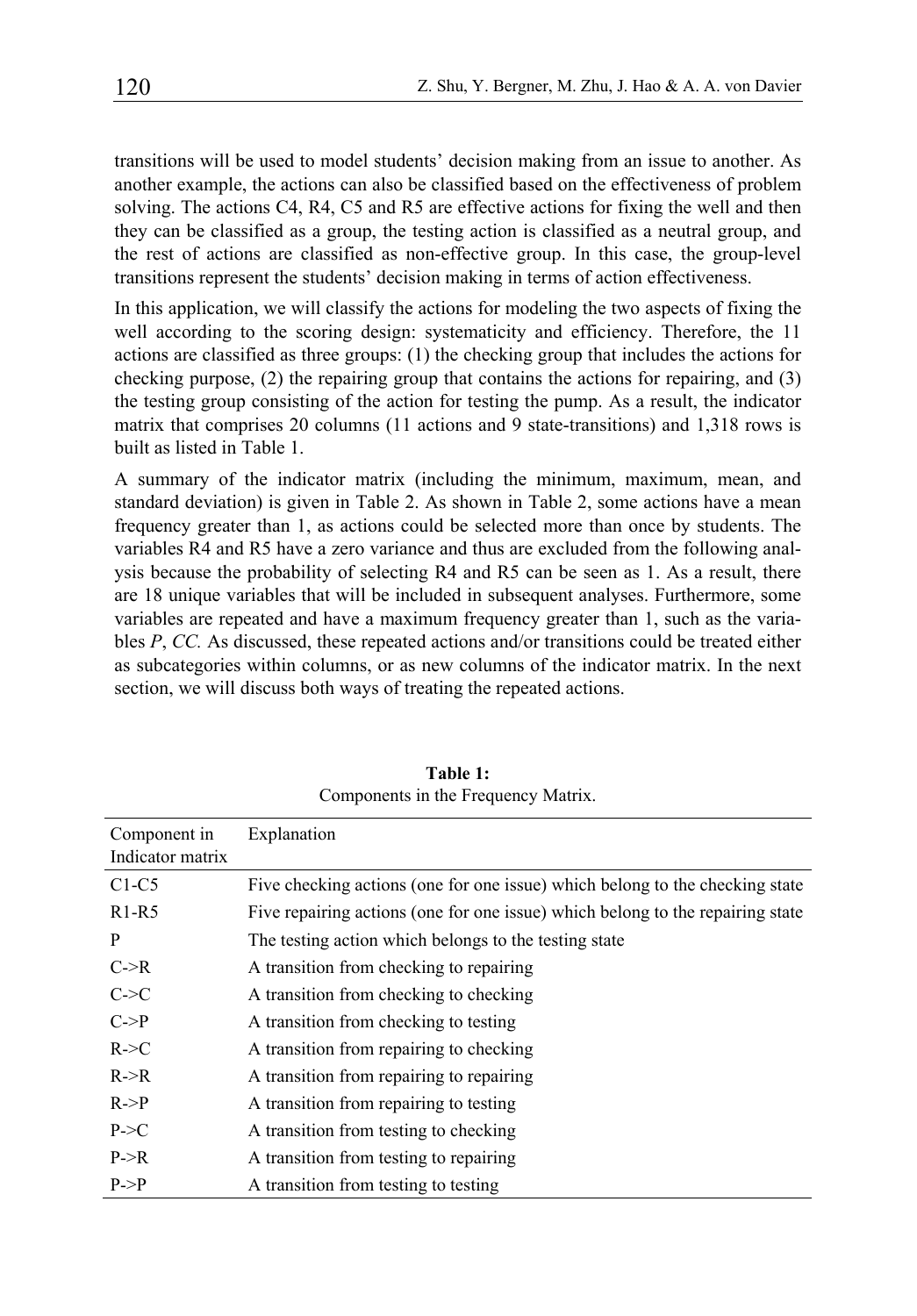|                                                                                      |                                                                                 |  |  |  |  |  | C1 C2 C3 C4 C5 R1 R2 R3 R4 R5 P CC CR CP RC RR RP PC PR PP |  |  |  |  |
|--------------------------------------------------------------------------------------|---------------------------------------------------------------------------------|--|--|--|--|--|------------------------------------------------------------|--|--|--|--|
|                                                                                      |                                                                                 |  |  |  |  |  |                                                            |  |  |  |  |
| Max 1 1 1 1 1 1 1 1 1 1 1 2 4 5 5 4 4 5 5 4 9                                        |                                                                                 |  |  |  |  |  |                                                            |  |  |  |  |
| Mean 0.2 0.1 0.1 0.7 0.7 0.3 0.1 0.1 1.0 1.0 2.1 0.2 1.3 0.4 0.2 0.1 2.3 1.0 0.9 0.3 |                                                                                 |  |  |  |  |  |                                                            |  |  |  |  |
| -SD                                                                                  | 0.4 0.4 0.3 0.4 0.5 0.4 0.3 0.3 0.0 0.0 1.5 0.5 1.1 0.7 0.5 0.4 0.7 0.8 1.0 0.7 |  |  |  |  |  |                                                            |  |  |  |  |

**Table 2:** A Summary of the Variable Frequencies

#### *Case I: Repeated actions as subcategories*

In this case, each student's response process was coded as the number of times selecting an action/transition. For example, students who did not select an action/transition were coded as 0, students who selected the action once were coded as 1, those who selected it twice were coded 2, and so on.

Eigenvalue decomposition and exploratory factor analysis were employed to evaluate dimensionality and determine the structure of the Q-matrix. The scree plot of the 18 eigenvalues is presented in Figure 2. Given the drop from 1.75 to .46 (from the second to third eigenvalues), the figure implies that there are two latent dimensions underlying the 18 variables. Given the exploratory purposes, an EFA with two latent factors was applied on the indicator matrix to explore the latent structure, and the latent structure was proposed based on a rule in which a variable was arbitrarily considered to be loaded on a factor when the absolute value of the loading was greater than 0.15. Note that a more adequate procedure would be the use of CFA instead of EFA and a target matrix of hy-



**Figure 2:**  Scree plot of eigenvalues of repeated actions as subcategories.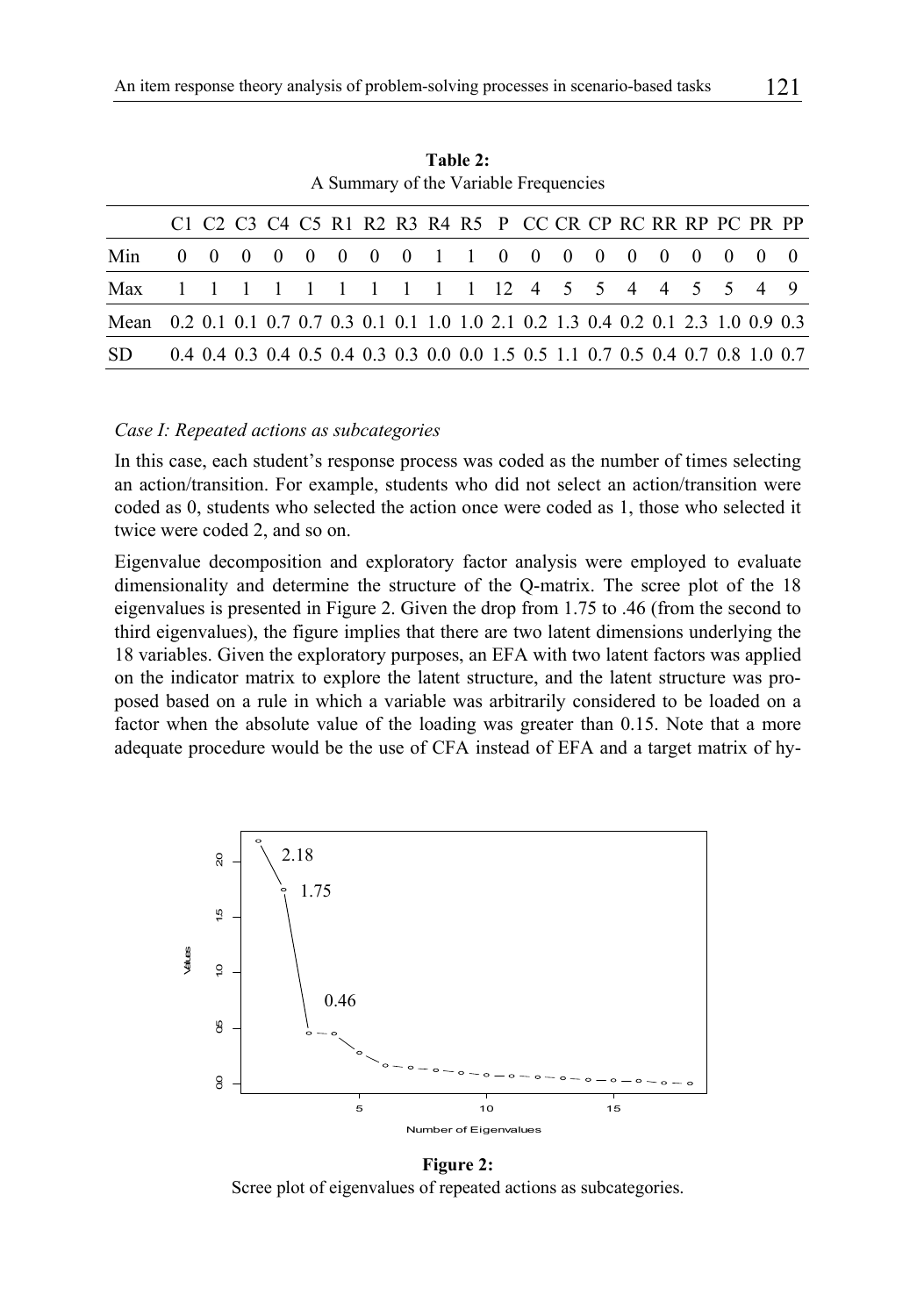pothetical loadings derived from the definition of concepts. However in this case, using the latent structure based on an EFA with an arbitrary cut point is mainly for demonstrating the complete process of applying Markov-IRT.

Given the indicator matrix and the latent structured from the EFA analysis, the *MIRT* computer package (Haberman, 2013) was used to apply the two-dimensional GPCM model on the polytomous variables and the two-dimensional 2PL-IRT on the dichotomous variables. It converged after 177 cycles. Note, in an ideal case, the EFA and MIRT should be applied on different samples for a more robust analysis (e.g., split the samples). However, the total number of students is about 1,300, which did not allow us to split the samples and apply the MIRT analysis on samples that are independent of the samples of the EFA analysis. As a compromise, we apply the MIRT and the EFA on the same data.

The general model-data fit, *Penalty* (as defined in Equation 5), was 0.512. The reliability of the first dimension is 0.90 and that of the second dimension is 0.91. The correlations between the two latent variables with the two TD scores are shown in Table 3. The first latent variable has a relatively strong positive correlation of 0.65 with the TD's systematicity score, and the second one has a strong negative correlation -0.60 with TD's efficiency score: the signs of these correlations correspond to the (dis)agreement of the action scoring and the definition of the scores, which is further discussed in a later section. It seems that the first latent variable reflects the systematicity of the processes, and the second one mirrors the efficiency of the processes. On one hand, the statistical results derived from a Markov-IRT analysis seem to support the definitions of systematicity and efficiency, and on the other hand, the two definitions could be used to verify and interpret the results derived from the model.

| Score                      |         | First latent variable Second latent variable |
|----------------------------|---------|----------------------------------------------|
| <b>Efficiency Score</b>    | $-0.23$ | $-0.60$                                      |
| <b>Systematicity Score</b> | 0.65    | $-0.12$                                      |

**Table 3:**  Correlations between Latent Variables of Case I and TD scores

#### *Case II: Repeated actions as new categories*

In this case, the repeated actions/transitions were coded as new columns, the result for each student who selected the action was coded as 1; otherwise, it was coded as 0. Therefore, there were a total of 67 columns in the preliminary indicator matrix. *A\_t* was used to label the repeated actions (*A* refers to the action, *t* refers to when the action *A* appears in the process). For example, some students selected the *P* action as many as 12 times, that is, there were 12 columns associated with the testing action. If a student only selected the testing action *P* 3 times, that student would be coded as 1 in the first three columns (i.e., P\_1, P\_2 and P\_3 = 1) and 0 in the last 9 columns (i.e., P\_4, P\_5,..., and P\_12 = 0). However, there are 45 columns that had an average less than 0.1 and thus were excluded.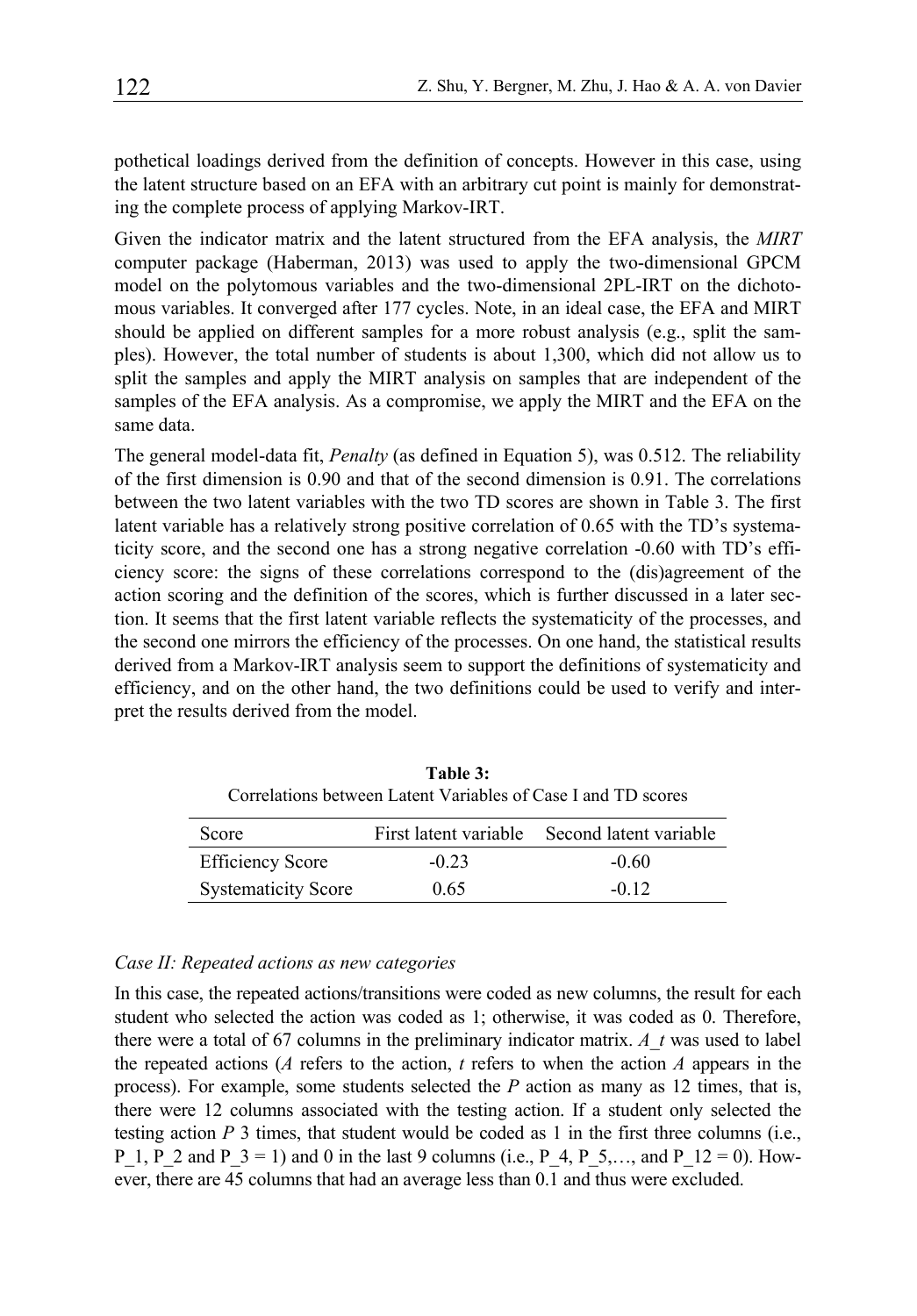

**Figure 3:**  Scree plot of eigenvalues of repeated actions as new categories.

Eventually, 22 variables remained in the final indicator matrix. In other words, students' response processes were represented and distinguished by the 22 variables. Then, the eigenvalues of this indicator matrix were calculated, and were plotted in Figure 3. Note that, the y-axis scale in Figure 3 is different from that in Figure 2, because of coding differences. The figure shows there is a sharp drop from the second to the third eigenvalues, providing an evidence that there are two dominant latent variables underlying the indicator matrix. Accordingly, an EFA with two latent factors (with varimax rotation) was applied and the loadings are summarized in Table 4, under the columns *EFA Loadings Original Coding*. Just as for Case I, we provide our decision as to which latent factors the variable primarily loads on for fitting our confirmatory Markov-IRT model by using  $\pm 0.15$  as arbitrary cut points.

Based on the indicator matrix and the latent structure, a two-dimensional 2PL-IRT model was applied by using the same *MIRT* computer package. The software converged after 42 cycles. The general data-model fit *Penalty* was 0.35, and the reliabilities of the two latent variables were 0.85 and 0.89. The correlation between the two latent variables and the TD scores are presented in Table 5. The first latent variable has a correlation -0.72 with TD's efficiency score, and therefore it reflects the degree of students' efficiency in fixing the pump. Similarly, the second latent variable has a correlation 0.69 with TD's systematicity score, and thus it mirrors the level of students' systematicity during their trouble-shooting. Again, it seems the results of the analysis agree with the task design specifications of the two aspects of students' process of fixing the pump: efficiency and systematicity.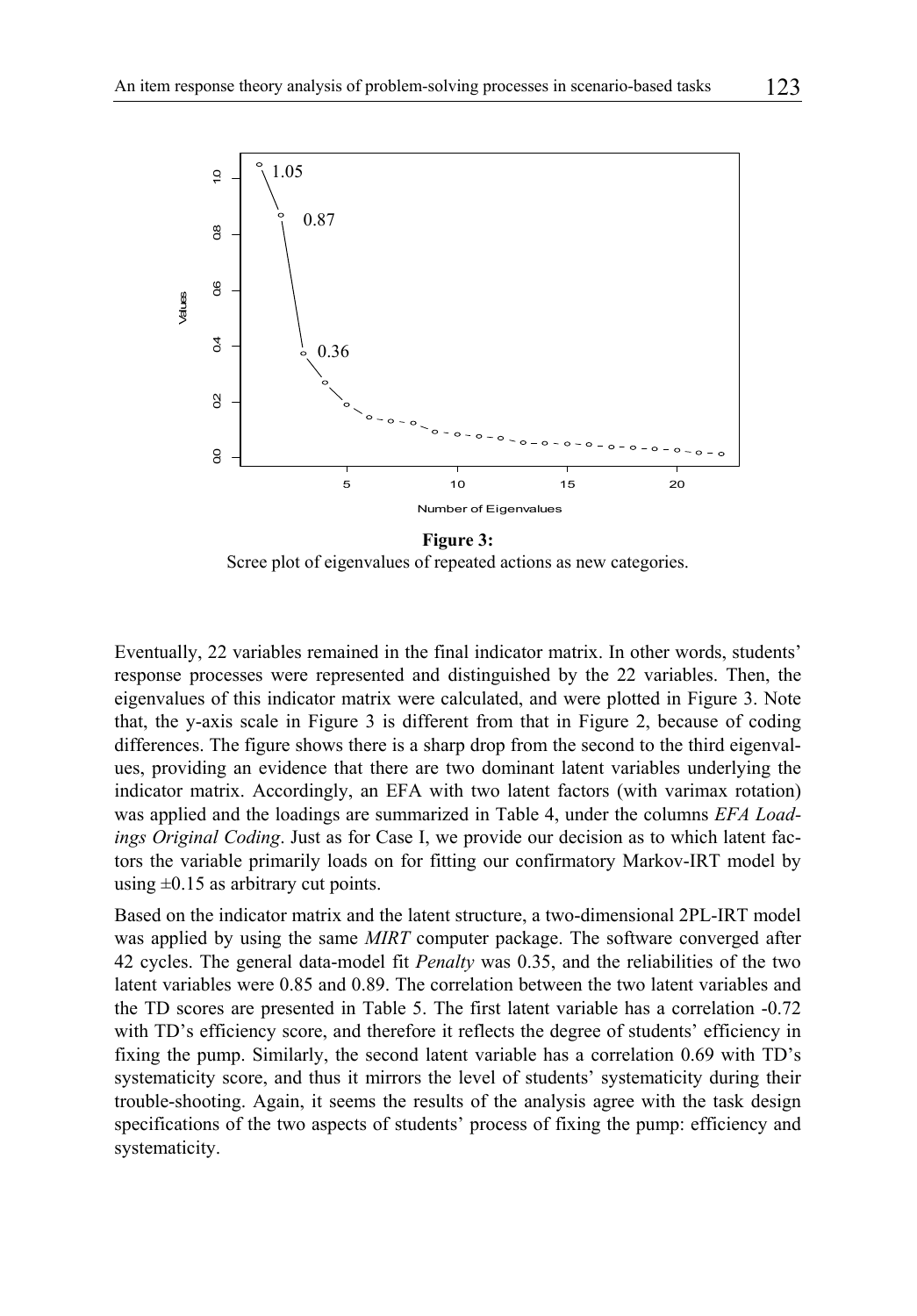| Table 4:<br>The O-matrix of the Recoded Indicator Matrix. |         |                     |         |                     |                 |   |  |  |  |
|-----------------------------------------------------------|---------|---------------------|---------|---------------------|-----------------|---|--|--|--|
| Variable                                                  |         | <b>EFA</b> Loadings |         | <b>EFA</b> Loadings | O-matrix        |   |  |  |  |
|                                                           |         | Original Coding     |         | Recoding            |                 |   |  |  |  |
|                                                           | Factor1 | Factor <sub>2</sub> |         | Factor1 Factor2     | Factor1 Factor2 |   |  |  |  |
| C1 1                                                      | 0.55    | 0.22                | 0.55    | $-0.22$             | 1               | 0 |  |  |  |
| C2 1                                                      | 0.39    | 0.25                | 0.39    | $-0.25$             | 1               | 0 |  |  |  |
| C31                                                       | 0.40    | 0.23                | 0.40    | $-0.23$             | 1               | 0 |  |  |  |
| C4 1                                                      | 0.07    | 0.58                | $-0.07$ | 0.58                | $_{0}$          |   |  |  |  |
| C51                                                       | $-0.02$ | 0.76                | 0.02    | 0.76                |                 |   |  |  |  |
| R1 1                                                      | 0.71    | $-0.05$             | 0.71    | 0.05                |                 | 0 |  |  |  |
| R2 1                                                      | 0.46    | 0.15                | 0.46    | $-0.15$             |                 |   |  |  |  |
|                                                           |         |                     |         |                     |                 |   |  |  |  |

R3\_1 |  $0.51$  |  $0.09$  |  $0.51$  -0.09 | 1 0  $P_2$  | 0.62 | -0.26 | 0.62 0.26 | 1 1  $P_3$  | 0.75 | -0.21 | 0.75 0.21 | 1 1  $P_4$  0.64 -0.11 0.64 0.11 1 0  $CR_1$  0.03 0.79 -0.03 0.79 0 1  $CR_2$  0.02 0.84 -0.02 0.84 0 1 **CR** 3  $\begin{array}{|c|c|c|c|c|c|c|c|} \hline 0.42 & 0.42 & 0.42 & 0.42 & 0 & 1 \hline \end{array}$  $CP_1$  | 0.34 | -0.26 | 0.34 0.26 | 1 1 **RC** 1 | 0.21 | 0.23 | -0.21 0.23 | 0 1  $RP_3$  0.77 -0.07 0.77 0.07 1 0

**PC** 1 | 0.18 | 0.66 | **-0.18** 0.66 | 0 1 **PC\_2**  $\begin{array}{|c|c|c|c|c|c|c|c|} \hline 0.57 & 0.38 & -0.57 & 0.38 & 0 & 1 \ \hline \end{array}$ PR<sub>1</sub> 0.28 -0.78 0.28 0.78 1 1 PR\_2 0.40 -0.63 0.40 0.63 1 1 PP<sub>\_1</sub> |  $0.42$  |  $-0.09$  |  $0.42$  0.09 | 1 0

**Table 5:**  Correlations between Latent Variables of Case II and TD Scores

| Scores                     |         | First Latent Variable Second Latent Variable |
|----------------------------|---------|----------------------------------------------|
| <b>Efficiency Score</b>    | $-0.72$ | $-0.17$                                      |
| <b>Systematicity Score</b> | $-0.17$ | 0.69                                         |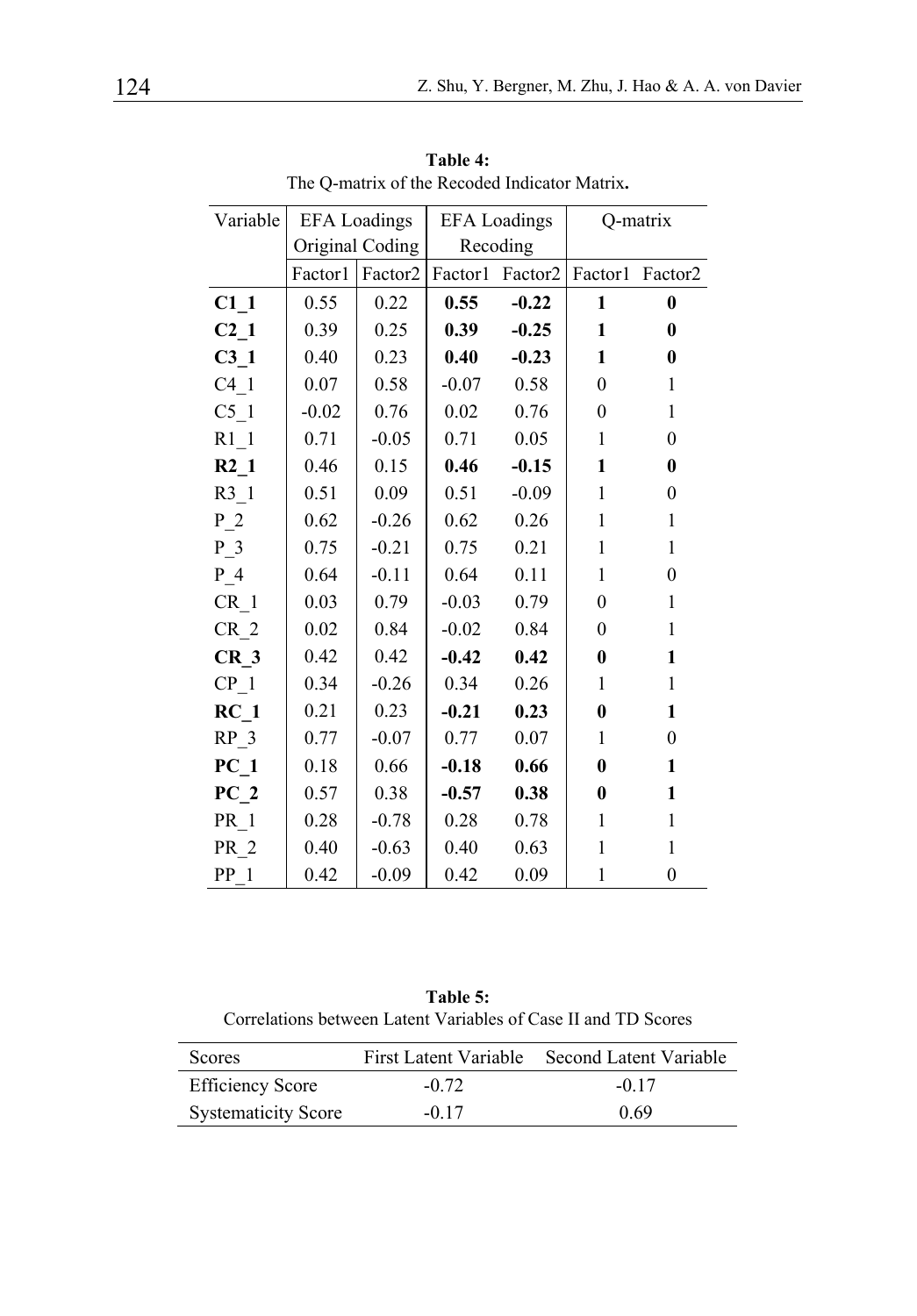Furthermore, there might be local dependence between the transitions and their corresponding actions. Therefore, we used generalized residuals (Bock & Haberman, 2009) to check the dependence. We did not observe significant generalized residuals indicating dependence among transitions and their actions. Furthermore, as indicated by the Qmatrix in Table 4, most of the transitions and their actions are loaded on two different dimensions, which also removes the concerns with the local dependence between the transitions and their corresponding actions.

## *Summary*

Two types of indicator matrices were constructed with different treatments of the repeated actions/transitions, where the Markov-IRT model with confirmatory latent structures was applied. As for the model-data fit index *Penalty*, *Case II*, for which the repeated actions/transitions were treated as new columns, was much better than *Case I,* for which repeated actions/transitions were treated as subcategories. With respect to the reliability of the latent variables, *Case II* was comparable to *Case I*. Moreover, *Case II* has a greater degree of agreement with the TD scores than *Case I*, and a greater level of correlation with the two TD scores. Therefore, we concluded that the Markov-IRT model based on the indicator matrix in *Case II* seems to be able to effectively characterize students' response processes and capture the process features of interest, given its model-data fit and agreement with the ECD specifications.

## **4.2 Scoring under the ECD**

The two latent variables of the Markov-IRT model, to a large degree, agree with the definition of the systematicity and efficiency specified in the task design. However, these two latent variables were derived through a pure data-driven analysis procedure, and as a result, they may not necessarily have all the properties of measurement scores. For example, the first latent variable strongly correlates with TD's efficiency score, but negatively. In other words, the first latent variable is an opposite reflection of the construct, efficiency. Subsequently, a revision is necessary to align the model analysis results with the construct definitions and thus generate measurement scores that could correctly mirror the two constructs (i.e., efficiency and systematicity).

Furthermore, the efficiency in the Wells task refers to students only selecting the necessary actions and the systematicity is specified as following the *correct* order of steps. In the current indicator matrix, students' selection of an action is coded as 1, if they select

**Table 6:**  Correlations between Latent Variables of the Recoded Case II and TD Scores.

| Score                      | <b>First Latent Variable</b> | Second Latent Variable |
|----------------------------|------------------------------|------------------------|
| <b>Efficiency Score</b>    | 0.77                         | $-0.28$                |
| <b>Systematicity Score</b> | $-0.07$                      | 0.64                   |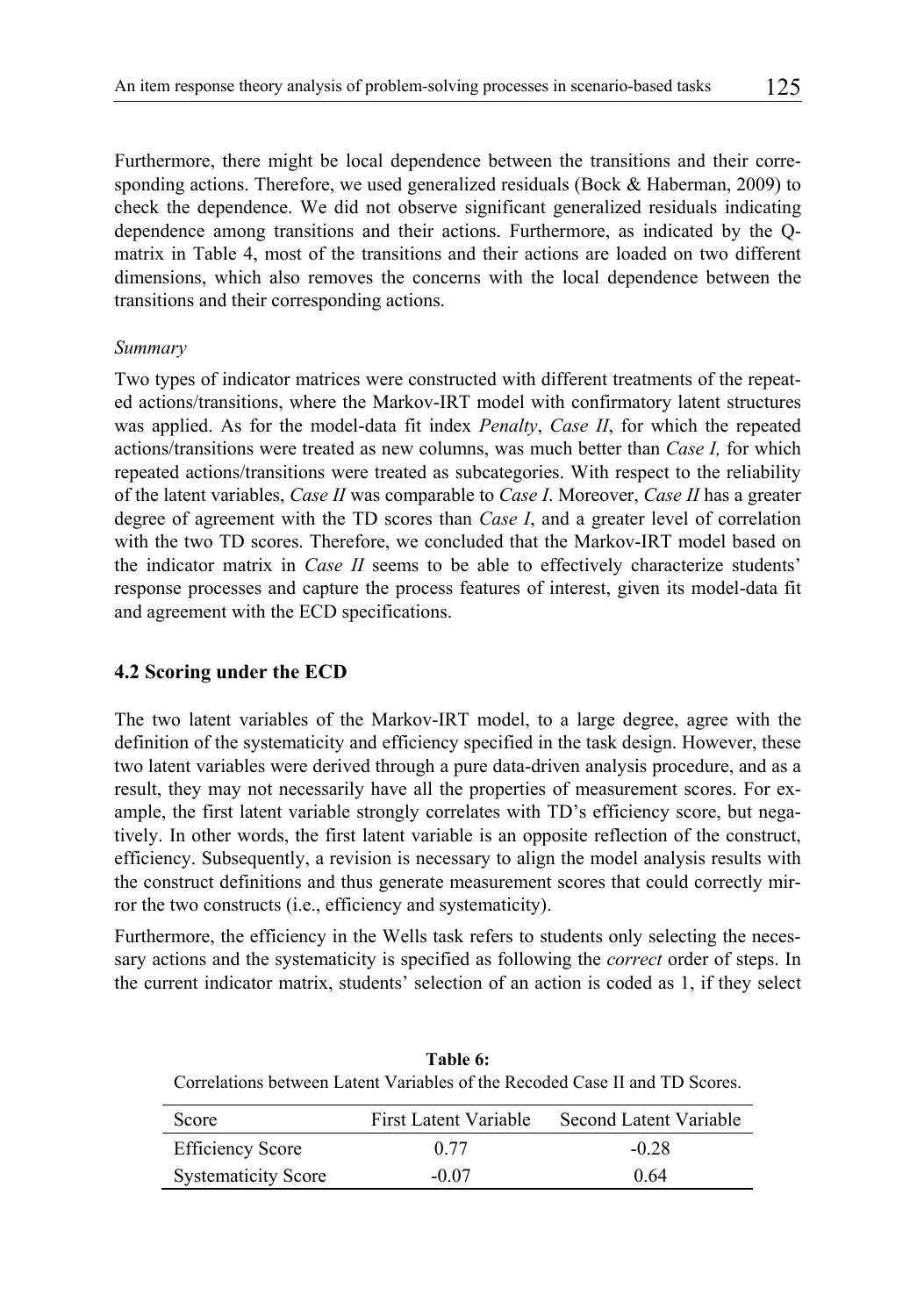C1, C2, C3, R1, R2, and/or R3. Such coding is opposite to the definition of the efficiency score, and that is why the correlation between the first latent variable and the efficiency score is negative with a large absolute value. Therefore, the indicator matrix is recoded to be aligned with the ECD definition. As a result, the variables including C1\_1, C2\_1, C3\_1, R1\_1, R2\_1, R3\_1, P\_2, P\_3, P\_4, CP\_1, RP\_3, PR\_1, PR\_2, PP\_1 are reversecoded; that is, 1 is recoded as 0, and 0 is recoded as 1. The EFA loadings with varimax rotation based on the recoded indicator matrix are shown in Table 4 under the columns *EFA Loadings With Recoding*. However, as indicted by Table 4 many variables have negative loadings on either one or both of the two factors. In order to increase the interpretability (i.e., a monotonic relationship between the latent scores and the number of actions taken), the variables with negative loadings are not loaded on the corresponding factor(s), and thus a Q-matrix, based on the recoded indicator matrix, is proposed as presented in Table 4 under the columns *Q-matrix*. Of the 22 variables, the 8 actions C1\_1, C2\_1, C3\_1, R2\_1, CR\_3, RC\_1, PC\_1, PC\_2 are now loaded on one single latent factor, not two as in the Case II application with original coding.

A two-dimensional 2PL-IRT was applied to the recoded matrix according to the Qmatrix. The software took 37 cycles to converge. The general model-data fit *Penalty* index was 0.37. The reliabilities of the latent variables were 0.84 and 0.89, respectively. Furthermore in Table 6, the correlation between the first latent variable and TD efficiency score is 0.77, and the correlation between the second latent variable and TD systematicity score is 0.64. The positive correlations indicate that the two latent variables, to a large degree, are in line with the ECD specifications (i.e., TD scores). A scatter plot (Figure 4) is provided to further demonstrate how the two dimensional estimates are distributed. The first latent variable has a range from -2.79 to 2.02, and the second one ranges from -1.82 to 2.56. In Table 7, four processes corresponding to maximum and minimum estimates are shown in Figure 4 and their TD scores are listed. Note, the number of dots in Figure 4 is 427 not 1,318 (the total sample size), mainly because many students have used the same response processes. For example, there are 87 students using the response process sequence "R4,P,R5,P".

In Table 7, the response processes P, R4,P,R5,P and R4, R5, P are seen as highly efficient but not systematic as indicated by both the TD scores and Markov-IRT estimates, because they only selected a minimum number of necessary actions to fix the pump but

| Processes                                                  | TD Efficiency<br>Score | TD Systematic<br>Score |
|------------------------------------------------------------|------------------------|------------------------|
| $P, P, C1, R1, P, P, C2, R2, C3, R3, C4, R4, P, C5, R5, P$ |                        |                        |
| $C4, P, R5, P, C3, R3, C2, R2, P, R1, P, C1, C5, R4, P$    |                        |                        |
| R4, P, R5, P                                               | 4                      |                        |
| R4, R5, P                                                  |                        |                        |

**Table 7:**  TD Scores of the Four Processes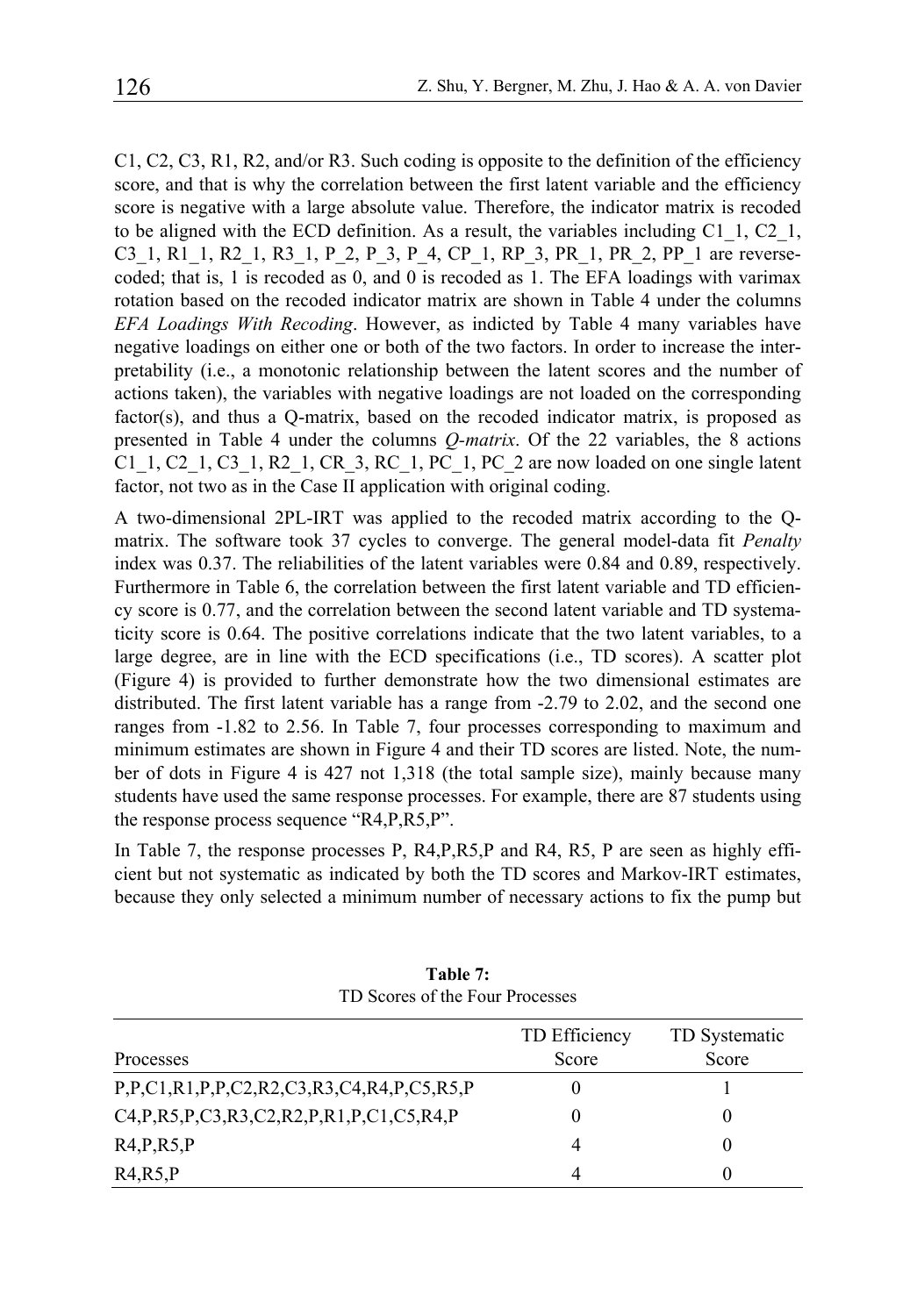did not conduct any checks before repairing it. These two processes have equivalent efficiency and systematicity scores according to the TD rubrics; however in Markov-IRT model, the process R4, R5, P has a greater efficiency estimate but a smaller systematicity estimate than the process P, R4, P, R5, P, because the model captures the difference in the number of the P actions and the check-testing action pair. The processes P,P,C1,R1,P,P,C2,R2,C3,R3,C4,R4,P,C5,R5,P and C4,P,R5,P,C3,R3,C2,R2,P,R1,P,C1, C5,R4,P are not efficient as indicted by both the TD scores and the Markov-IRT estimates. In contrast, these two processes are seen as highly systematic procedures in the model, but they are less systematic according to the TD scores. As for P,P,C1,R1,P,P,C2, R2,C3,R3,C4,R4,P,C5,R5,P its low systematicity score according to the TD rubric is due to the two consecutive testing actions before checking the actions (i.e., P,P,C1,R1 and P,P,C2,R2). However, the transition presenting the consecutive testing actions (i.e., the variable PP\_1 in Table 4) has a slightly negative loading on systematicity according



First Latent Variable

**Figure 4:**  Scatter plot of the two estimates.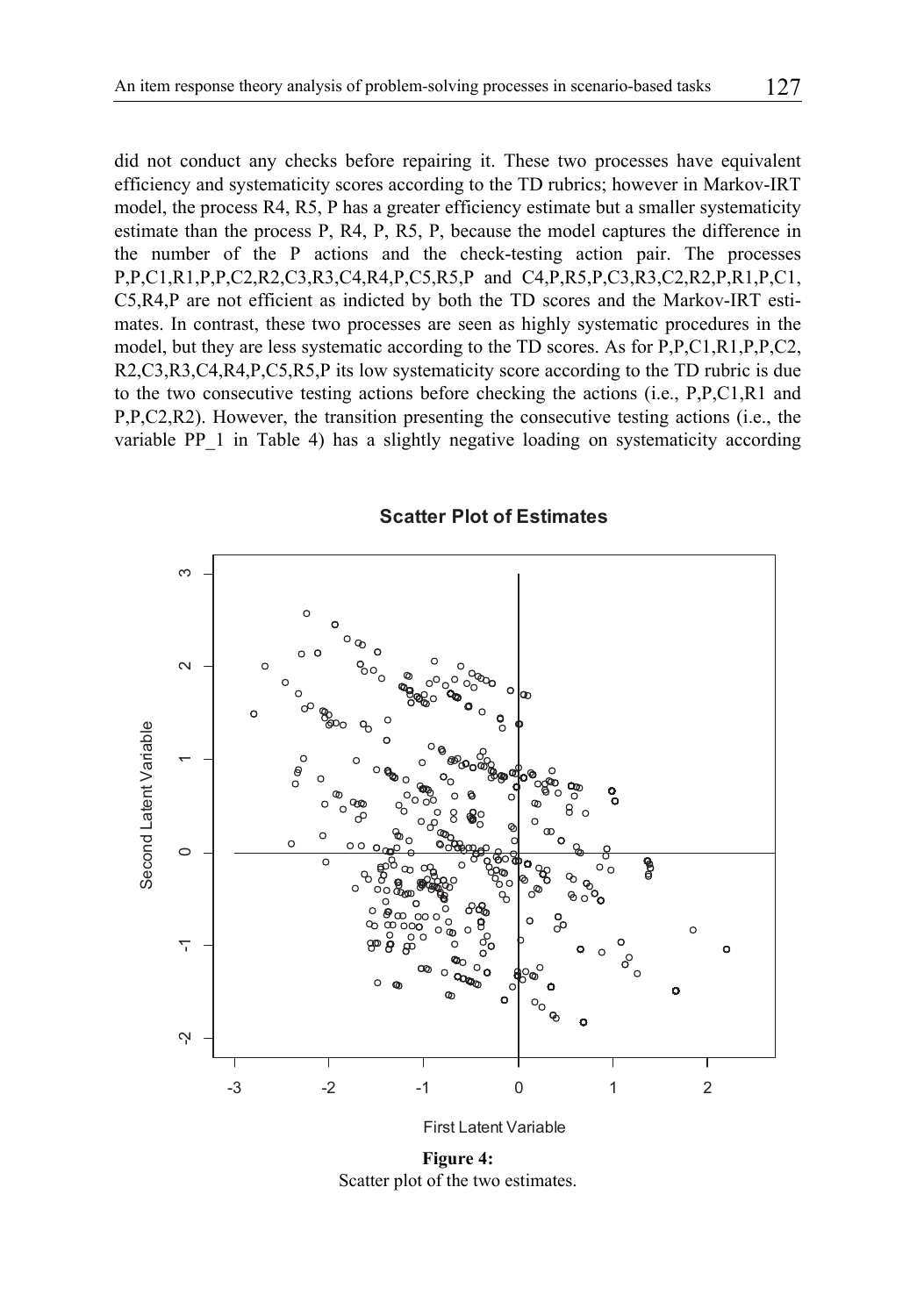to the factor analysis, and thus is not treated as an indicator of the systematicity in the Markov-IRT model. As a result, the systematicity of the process is not penalized by the Markov-IRT model and was assigned with a high systematicity score. As for C4,P,R5,P,C3,R3,C2,R2,P,R1,P,C1,C5,R4,P it has the lowest systematicity score according to the TD scoring rubrics, because the student transits from one checking action to a not-associated repair action. In contrast, this process is seen as a systematic procedure in the Markov-IRT model, because it has the features of being systematically derived from the factor analysis defined in Table 4. Such difference between the TD scores and the Markov-IRT estimates explains why the correlations between the TD scores and the estimates are between 0.6 and 0.8. Furthermore, there are a total of 543 unique response processes among the 1,318 students and a total of 427 dots in Figure 4. In other words, the two estimates of the Markov-IRT model could distinguish 427 out of 543 unique response processes. Among those patterns that are not distinguished, many are highly similar to each other, such as "R5,P,R4,P" and "R4,P,R5,P".

## **5. Discussion**

Although SBTs have great potential in terms of increasing test validity of the test scores and offering the opportunity of including cognitive-based learning tasks into the assessment, a critical component is having rigorous methods for analyzing and interpreting data collected with these tasks. The sheer abundance and varied formats of data collected by SBTs are aspects that we have not previously encountered in traditional paper-pencil assessments, as such this data poses several challenges for analysis, interpretation, and reporting. In this paper, the Markov-IRT model is proposed to characterize the process data consisting of a finite space of actions, collected via the new item types (e.g., SBTs).

The proposed method seems to be a useful tool to capture the process features of interest in the case study. However, it has limitations. First, this model requires fairly strong assumptions that a student's response process has a Markov property and the latent trait(s) are normally distributed. In particular, the Markov assumption constrains the dependency among actions/states of a process within two consecutive time points, and therefore, the model does not model action-sequence along all the time points. Second, factor analysis is proposed to evaluate the dimensionality and the latent structure of the indicator matrix, which requires some arbitrary decisions and/or demands inputs from item developers and cognitive scientists. In this real data application, a simplified factor analysis was used for demonstration purposes, however, a more complete process could be used for a more reliable decision of the latent structure of the indicator matrix. For example, an arbitrary cut point was selected to determine the latent structure in the real application. However, in a more robust analysis procedure, EFA analyses with different rotation methods should be used for exploring different loadings patterns. Then, CFA analyses with split samples should be employed to further evaluate and compare the model-data fit of different latent structures for a more robust selection of the latent structure. Last, how to use the scores derived from the Markov-IRT model is discussed in the application example. However, in other settings, the score from the model may be different and specific to its design.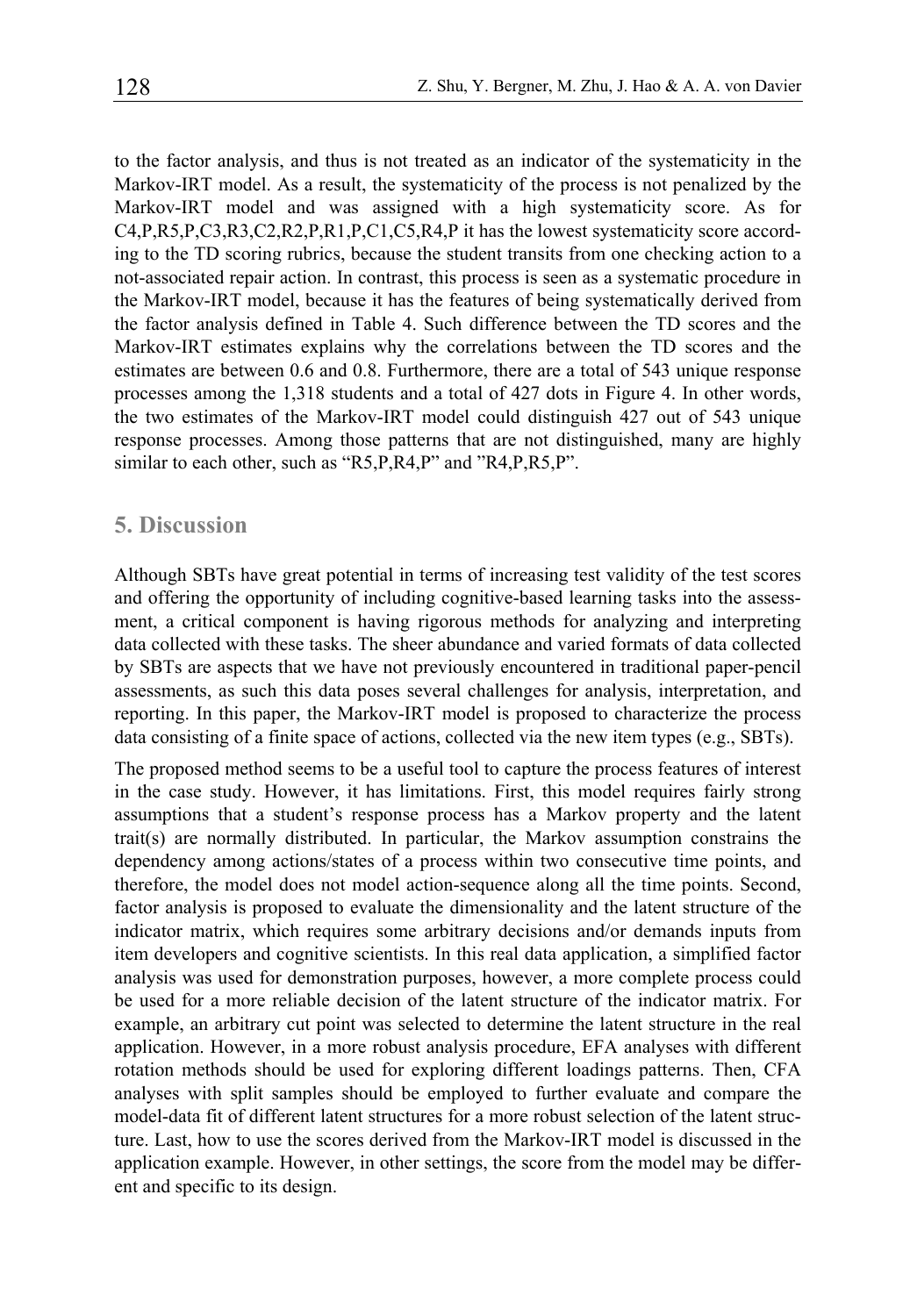#### **Acknowledgements**

This research has been greatly improved upon by valuable suggestions from ETS internal review. We would like to express our sincere gratitude to Drs. Shelby Haberman and Katherine Castellano for their comments on the previous version of this paper. We also want to acknowledge the editorial help of Mrs. Laura Frisby from ACTNext, by ACT. This work was conducted while Yoav Berner and Alina A. von Davier were employed with Eucational Testing Service. The opinions presented here are those of the authors and do not reflect the opinions of ETS or ACT.

## **References**

- Almond, R.G., Steinberg, L.S., & Mislevy, R.J. (1999). A sample assessment using the four process framework. White paper prepared for the IMS Inter-Operability Standards Working Group. Princeton, NJ: Educational Testing Service
- Baum, L. E., & Petrie, T. (1966). Statistical inference for probabilistic functions of finite state Markov chains. *The Annals of Mathematical Statistics, 37*, 1554–1563.
- Bellman, R., (1957). A Markovian decision process. *Journal of Mathematics and Mechanics*, *4*, 66-77.
- Bergner, Y., Shu, Z., von Davier, A. (2014). Visualization and Confirmatory Clustering of Sequence Data from a Simulation-Based Assessment Task. Proceedings of the 7th International Conference on Educational Data Mining (EDM). 2014.
- Bock, R. D. (1972). Estimating item parameters and latent ability when responses are scored in two or more nominal categories. *Psychometrika, 37,* 29-51.
- Bock, R. D., & Haberman, S. J. (2009, July). Confidence bands for examining goodness-of-fit of estimated item response functions. Paper presented at the annual meeting of the Psychometric Society, Cambridge, UK.
- Bush, R. R., & Mosteller, F. (1951). A mathematical model for simple learning. *Psychological Review, 58*, 313-323.
- Estes, W. K. (1950). Toward a statistical theory for learning. *Psychological review, 57*, 94- 107.
- Gilula, Z., & Haberman, S. J. (2001). Analysis of categorical response profiles by informative summaries. *Sociological Methodology*, *31*, 129–187.
- Haberman, S. J. (2006). *An elementary test of the normal 2PL model against the normal 3PL alternative* (Research Report RR-06-14). Princeton, NJ: Educational Testing Service.
- Haberman, S. J. (2009). Use of generalized residuals to examine goodness of fit of item response models (ETS Research Report No. RR-09-15). Princeton, NJ: ETS.
- Haberman, S. J. (2013). *A general program for item-response analysis that employs the stabilized Newton-Raphson algorithm*. Princeton, NJ: Educational Testing Service.
- Hambleton, R.K., & Swaminathan, H. (1985). Item response theory, principles and applications. MA: Kluwer Academic Publisher.
- Hao, J., Shu, Z., von Davier, A. (2014). Analyzing Process Data from Game/Scenario-Based Tasks: An Edit Distance Approach. Journal of Educational Data Mining, 7(1), pp.33-50
- Kemeny, J. G., & Snell, J. L.(1957). Markov process in the learning theory. *Psychometrika, 22,* 221-230.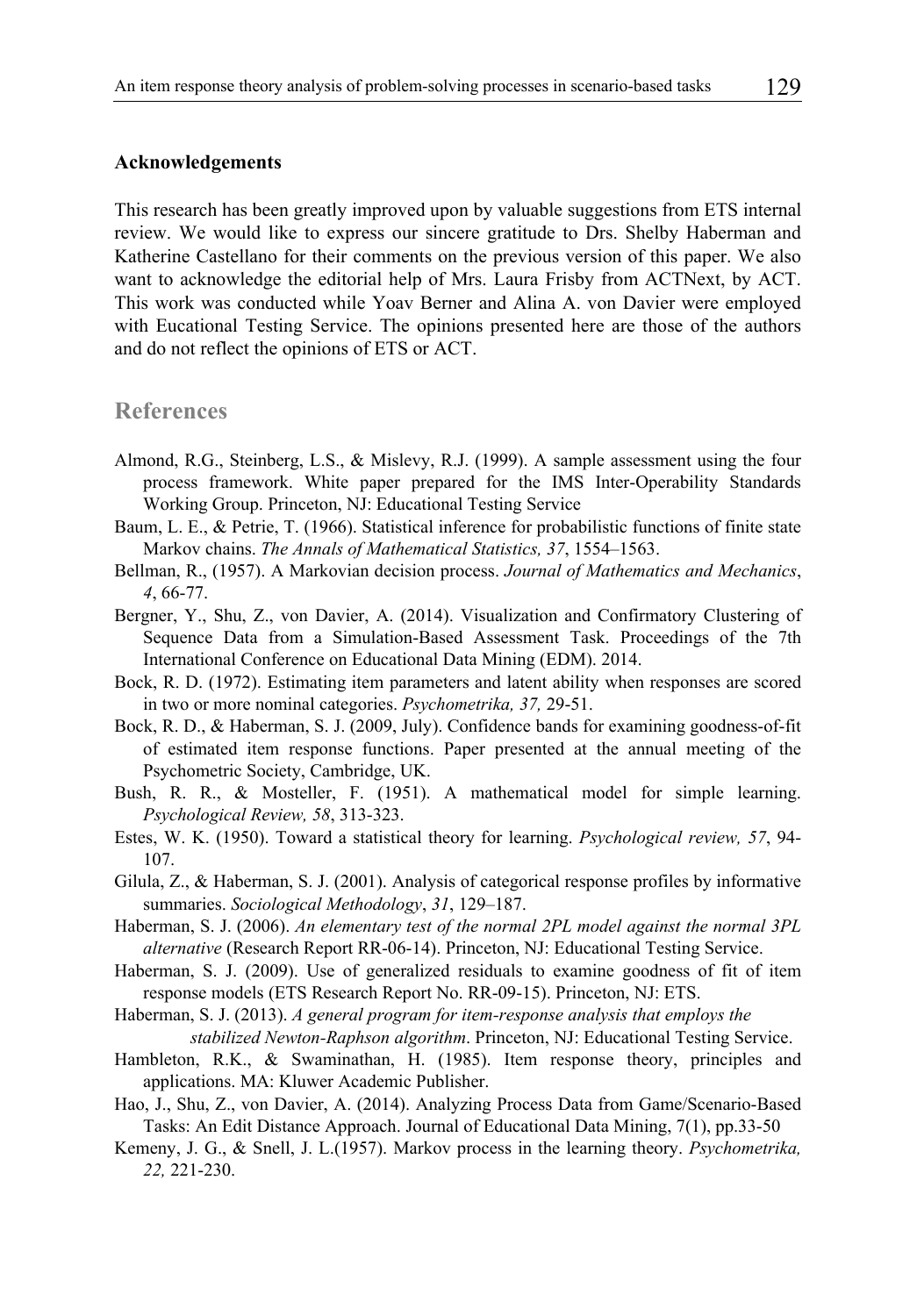- Levy, R. (2012). *Psychometric advances, opportunities, and challenges for simulation-based Assessment.* Paper presented at Invitational Research Symposium on Technology Enhanced Assessments. National Harbor, MD.
- Markov, A. A. (1971). *Extension of the limit theorems of probability theory to a sum of variables connected in a chain*. Reprinted in Appendix B of: R. Howard. *Dynamic Probabilistic Systems, volume 1: Markov Chains*. New York, NY: Wiley.
- Muraki, E. (1992). A generalized partial credit model: Application of an EM algorithm. *Applied Psychological Measurement*, *16,* 159-176.
- Puterman, M. (1994). *Markov decision processes*. New York, NY: Wiley.
- Rabiner, L. R. (1989). A tutorial on hidden Markov models and selected applications in speech recognition*.* In *Proceedings of the Institute of Electrical and Electronics Engineers*, 257–286.
- Rabiner, L. R., Lee, C. H., Juang, B. H., & Wilpon, J. G., (1989). *HMM clustering for connected word recognition.* In *Proceedings of the Institute of Electrical and Electronics Engineers ICASSP,* 405-408.
- Savage, L. J. (1971). Elicitation of personal probabilities and expectations. *Journal of the American Statistical Association*, *66*, 783–801.
- Seneta, E. (1996). Markov and the birth of chain dependence theory. *International Statistical Review 64*, 255–263.
- Shih, B., Koedinger, K. R., & Scheines, R., (2010). *Discovery of learning tactics using hidden Markov model clustering.* In proceedings of the 3rd International Conference on Educational Data Mining, Montreal, Canada.
- Tatsuoka, K. K.(1983). Rule space: a method for dealing with misconception based on item response theory. Journal of Educational Measurement, 20(4), pp.345-354.
- van de Pol, F., & Langeheine, R. (1990). Mixed Markov latent class models. In, C. C. Clogg (Ed.) *Sociological Methodology 1990* (pp. 213-24). Oxford, England: Blackwell.
- Zenisky, A. L., & Sireci, S. G. (2002). Technological innovations in large-scale assessment. *Applied Measurement in Education, 15*, 337-362.
- Zhu, M., Shu, Z., & von Davier, A. A. (2016). Using Networks to Visualize and Analyze Process Data for Educational Assessment. *Journal of Educational Measurement*, *53*(2), 190–211.

## **Appendix A**

#### **Efficiency scoring rubric:**

The following are general guidelines used to define "efficiency" as used in the scoring rules.

\* The pump is exhibiting problems 4  $\&$  5 (addressed by C4, R4, C5, R5). Students should not perform any check or repair actions related to problems which are not exhibited.

\* Performing an unnecessary repair is penalized more than performing an unnecessary check, as this is a more inefficient procedure.

Efficient actions -  $E = \{P, C4, R4, C5, R5\}$